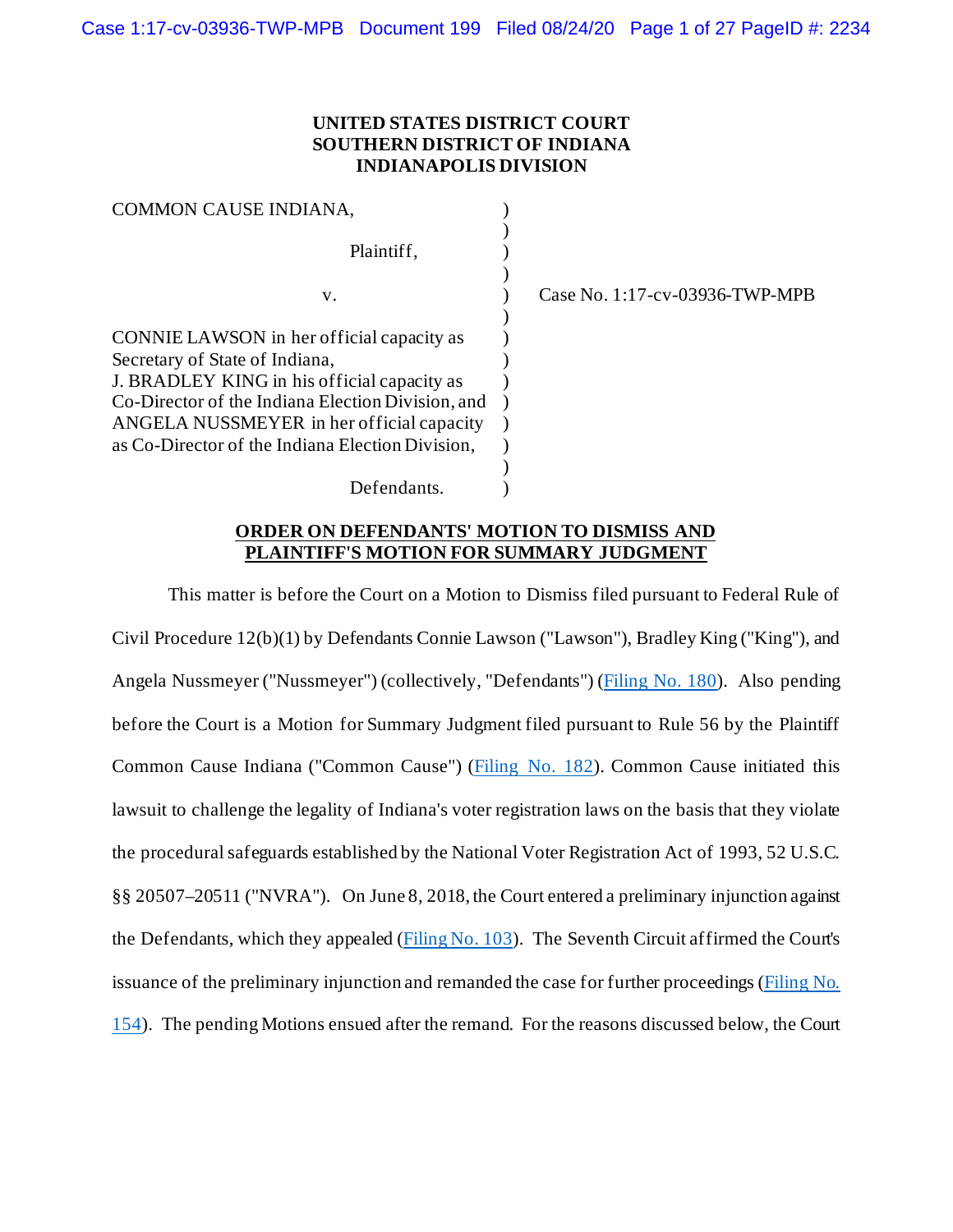**denies** the Defendants' Motion to Dismiss and **grants** Common Cause's Motion for Summary Judgment.

# **I. BACKGROUND**

The NVRA was enacted to reduce barriers to applying for voter registration, to increase voter turnout, and to improve the accuracy of voter registration rolls. The NVRA placed specific requirements on the states to ensure that these goals were met. It established procedural safeguards to protect eligible voters against disenfranchisement and to direct states to maintain accurate voter registration rolls. Under the NVRA, a voter's registration may be removed from the rolls if the voter requests to be removed, if they die, because of a criminal conviction or mental incapacity, or because of a change in residency. The NVRA provides, "In the administration of voter registration for elections for Federal office, each State shall . . . conduct a general program that makes a reasonable effort to remove the names of ineligible voters from the official lists of eligible voters." 52 U.S.C. § 20507(a)(4).

The NVRA further provides, "[a]ny State program or activity to protect the integrity of the electoral process by ensuring the maintenance of an accurate and current voter registration roll for elections for Federal office . . . shall be uniform [and] nondiscriminatory." 52 U.S.C. § 20507(b)(1). Furthermore, the NVRA directs,

A State shall not remove the name of a registrant from the official list of eligible voters in elections for Federal office on the ground that the registrant has changed residence unless the registrant-

(A) confirms in writing that the registrant has changed residence to a place outside the registrar's jurisdiction in which the registrant is registered; or

(B) (i) has failed to respond to a notice described in paragraph (2); and (ii) has not voted or appeared to vote (and, if necessary, correct the registrar's record of the registrant's address) in an election during the period beginning on the date of the notice and ending on the day after the date of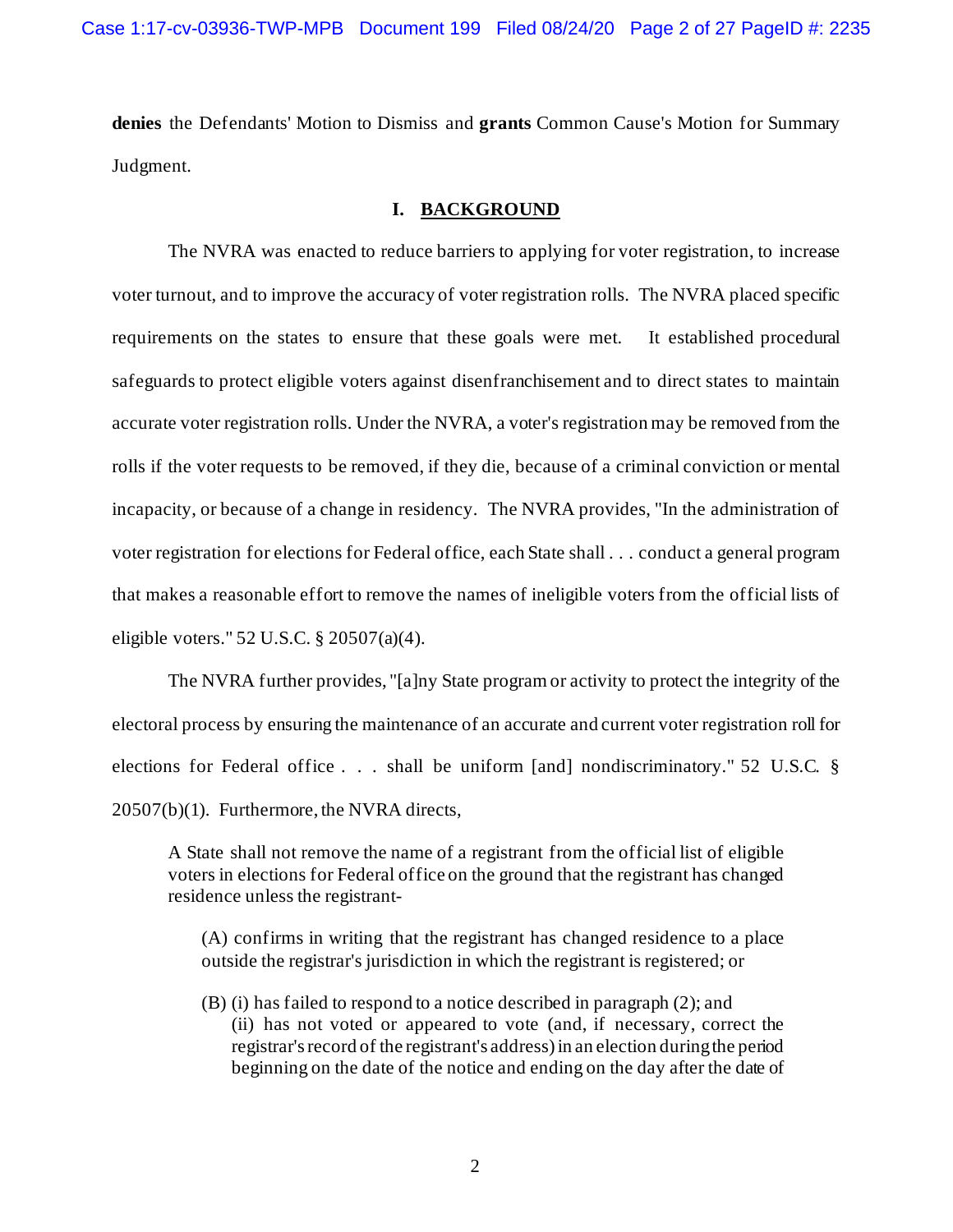the second general election for Federal office that occurs after the date of the notice.

52 U.S.C. § 20507(d)(1). Paragraph (2) describes that the notice must be "a postage prepaid and pre-addressed return card, sent by forwardable mail, on which the registrant may state his or her current address." 52 U.S.C. § 20507(d)(2).

Thus, in the context of removing voter registrations because of a change in residency, Section 20507(d)(1) requires either (1) the voter confirms in writing their change in residency, or (2) notice was mailed to the voter who then did not return the notice card and did not vote during the next two federal general elections.

Plaintiff Common Cause Indiana is the Indiana affiliate of Common Cause, which is a national nonpartisan, nonprofit grassroots organization that advocates for ethics, good government, campaign finance reform, constitutional law, and the elimination of barriers to voting. Common Cause works on multiple fronts, including by partnering with other community organizations to provide education and training to on-the-ground voting rights activists around the State of Indiana as well as by lobbying for nonpartisan redistricting and increasing the number of satellite voting locations. Common Cause has one fulltime employee and a limited budget, and it relies on its member volunteers for much of its activities. The organization has approximately 12,000 members who live and vote in Indiana [\(Filing No. 74-24 at 1–](https://ecf.insd.uscourts.gov/doc1/07316464173?page=1)2).

Defendant Lawson is the Indiana Secretary of State, and, in this capacity, she is the chief election official in the State of Indiana. She is charged with performing all ministerial duties related to the state's administration of elections. Ind. Code §§ 3-6-3.7-1, 3-6-4.2-2(a). Defendants King and Nussmeyer are co-directors of the Indiana Election Division within the Secretary of State's office. In this capacity, King and Nussmeyer are the chief state election officials responsible for the coordination of Indiana's responsibilities under the NVRA. Defendants King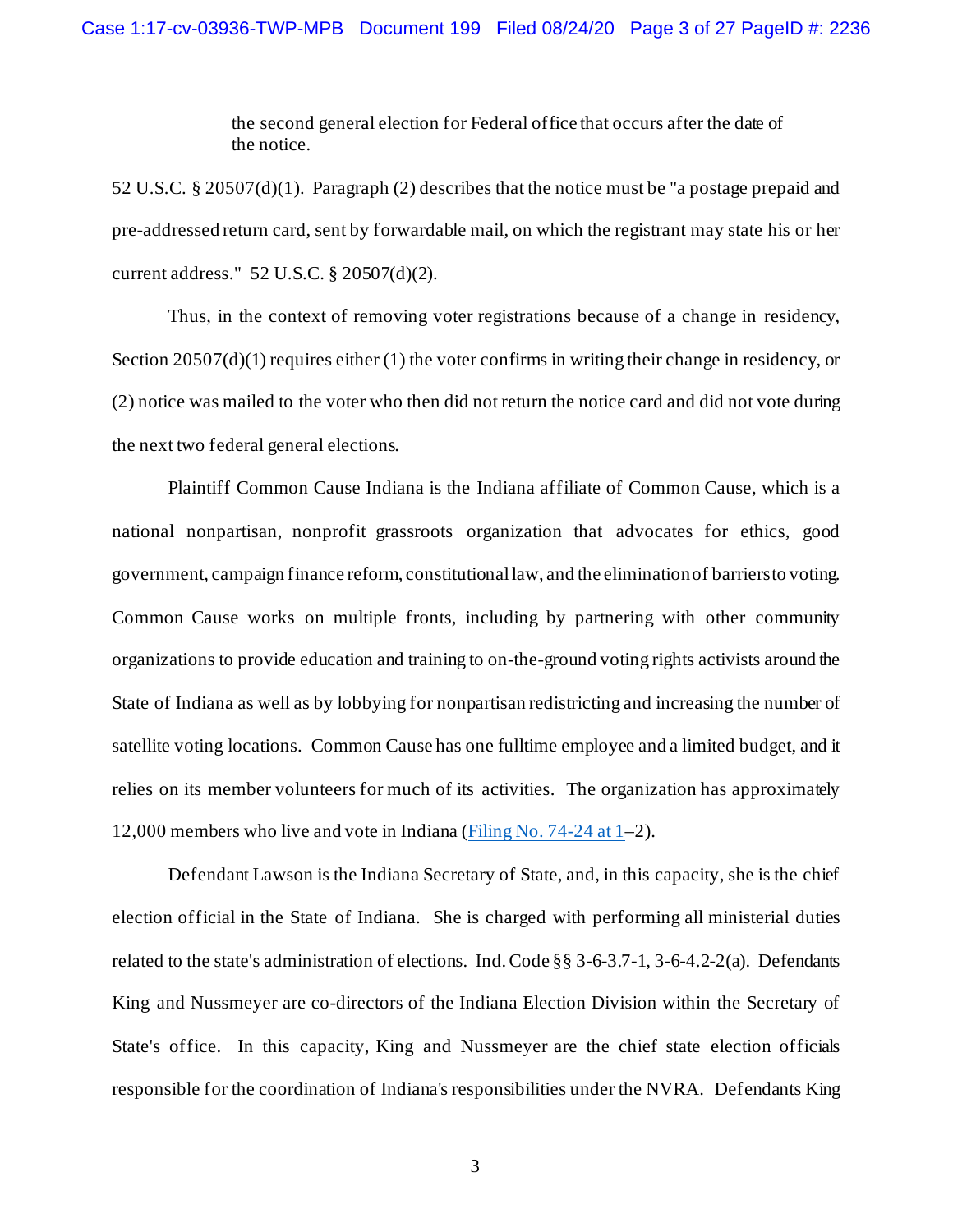and Nussmeyer thus are charged with coordinating county voter registration. They are considered Indiana's "NVRA officials." Ind. Code § 3-7-11-1[; Filing No. 91-1 at 1;](https://ecf.insd.uscourts.gov/doc1/07316556868?page=1) [Filing No. 91-2 at 1.](https://ecf.insd.uscourts.gov/doc1/07316556869?page=1)

Each county in the State of Indiana has either a county election board or a county board of registration. Ind. Code §§ 3-6-5-1, 3-6-5.2-3. Pursuant to the official policies, guidance, and standard operating procedures issued by King and Nussmeyer as the co-directors, the individual county boards conduct elections and administer election laws within their county. Ind. Code §§ 3-6-5-14, 3-6-5.2-6. The county boards are responsible for maintaining the voter registration records in their county by adding, updating, and removing voter registrations [\(Filing No. 74-1 at](https://ecf.insd.uscourts.gov/doc1/07316464150?page=7)  [7\)](https://ecf.insd.uscourts.gov/doc1/07316464150?page=7).

While the county boards are responsible for actually physically maintaining their voter registration records, list maintenance is dictated by the policies, procedures, and guidance established by the election division co-directors and constrained by the election division's business rules governing the electronic statewide voter registration system (Filing No.  $74-1$  at  $6-7$ ). This electronic statewide voter registration system is "a single, uniform, official, centralized, and interactive statewide voter registration list." Ind. Code §§ 3-7-26.3-3, 3-7-26.3-4. King and Nussmeyer are responsible for building, managing, and maintaining the statewide voter registration system, which includes creating the protocols within the system and issuing official policies, guidance, and standard operating procedures to guide the county boards on their duties under state and federal law. They also provide training to the county boards [\(Filing No. 74-1 at](https://ecf.insd.uscourts.gov/doc1/07316464150?page=6)   $6-7$ ); Ind. Code § 3-6-4.2-14. The official guidance from King and Nussmeyer as reflected in the protocols, documents, and trainings are mandatory [\(Filing No. 74-1 at 14\)](https://ecf.insd.uscourts.gov/doc1/07316464150?page=14).

Regarding the electronic statewide voter registration system, King and Nussmeyer establish the standard operating procedures and the business rules that determine how the system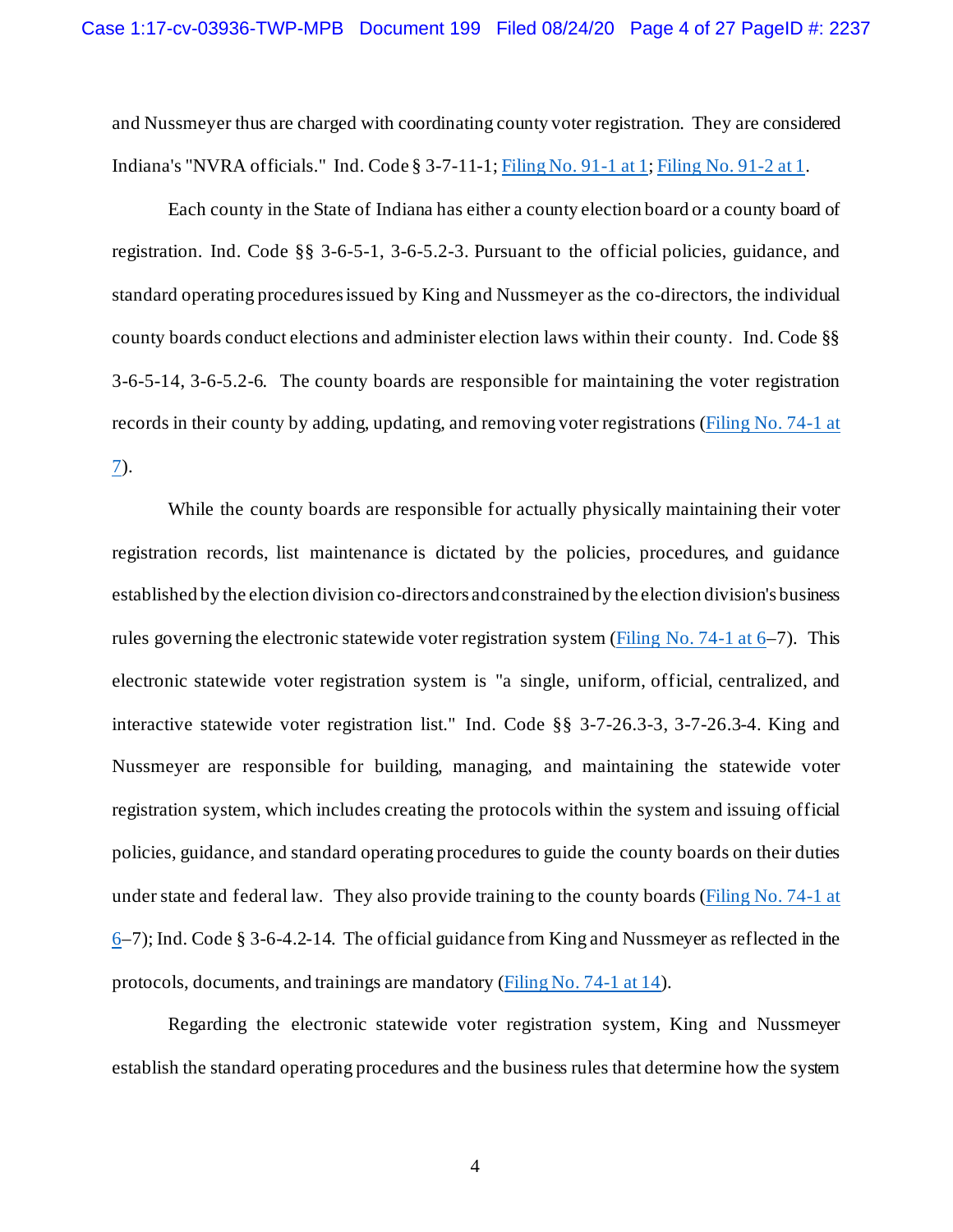operates. This includes dictating what information will be provided to county election officials to help them maintain their individual county voter rolls, and it also dictates what actions the county officials are able to take within the "online portal" of the statewide system [\(Filing No. 74-1 at 6–](https://ecf.insd.uscourts.gov/doc1/07316464150?page=6)

# 7, 19[; Filing No. 74-4 at 7\)](https://ecf.insd.uscourts.gov/doc1/07316464153?page=7).

King and Nussmeyer receive and respond to questions from county election officials through telephone calls and emails. In advising county officials, King and Nussmeyer often respond to the county's inquiries independently and without consulting one another [\(Filing No. 74-](https://ecf.insd.uscourts.gov/doc1/07316464150?page=8) [1 at 8–](https://ecf.insd.uscourts.gov/doc1/07316464150?page=8)9; *see also* [Filing No. 74-7](https://ecf.insd.uscourts.gov/doc1/07316464156)[; Filing No. 74-8\)](https://ecf.insd.uscourts.gov/doc1/07316464157). King and Nussmeyer do not always agree on the required policies and procedures, including about voter registration and list maintenance, when they respond to inquiries from the counties (Filing No. 74-1 at  $8-9$ ). Nussmeyer and King ultimately relegate responsibility for NVRA compliance to the counties by directing counties to use their best judgment in implementing the instructions the co-directors provide. *Id.* at 6–7, 9.

At the time that Common Cause filed this lawsuit in October 2017, Indiana participated in the Interstate Voter Registration Crosscheck Program ("Crosscheck") as a method for identifying voters who may have become ineligible to vote in Indiana because of a change in residence. Ind. Code § 3-7-38.2-5(d). Crosscheck is an interstate program that was created and administered by the Kansas Secretary of State. The program was designed to identify voters who have moved to and registered to vote in another state. This was accomplished by comparing voter registration data provided by participating states. The participating states would submit their voter registration data to Crosscheck, which then compared the first name, last name, and birthdate of registered voters to identify possible "matches" or duplicate voter registrations. The output data of possible matches was then sent back to the participating states. The individual states would then decide what to do with the Crosscheck data. Crosscheck did not receive or distribute primary voter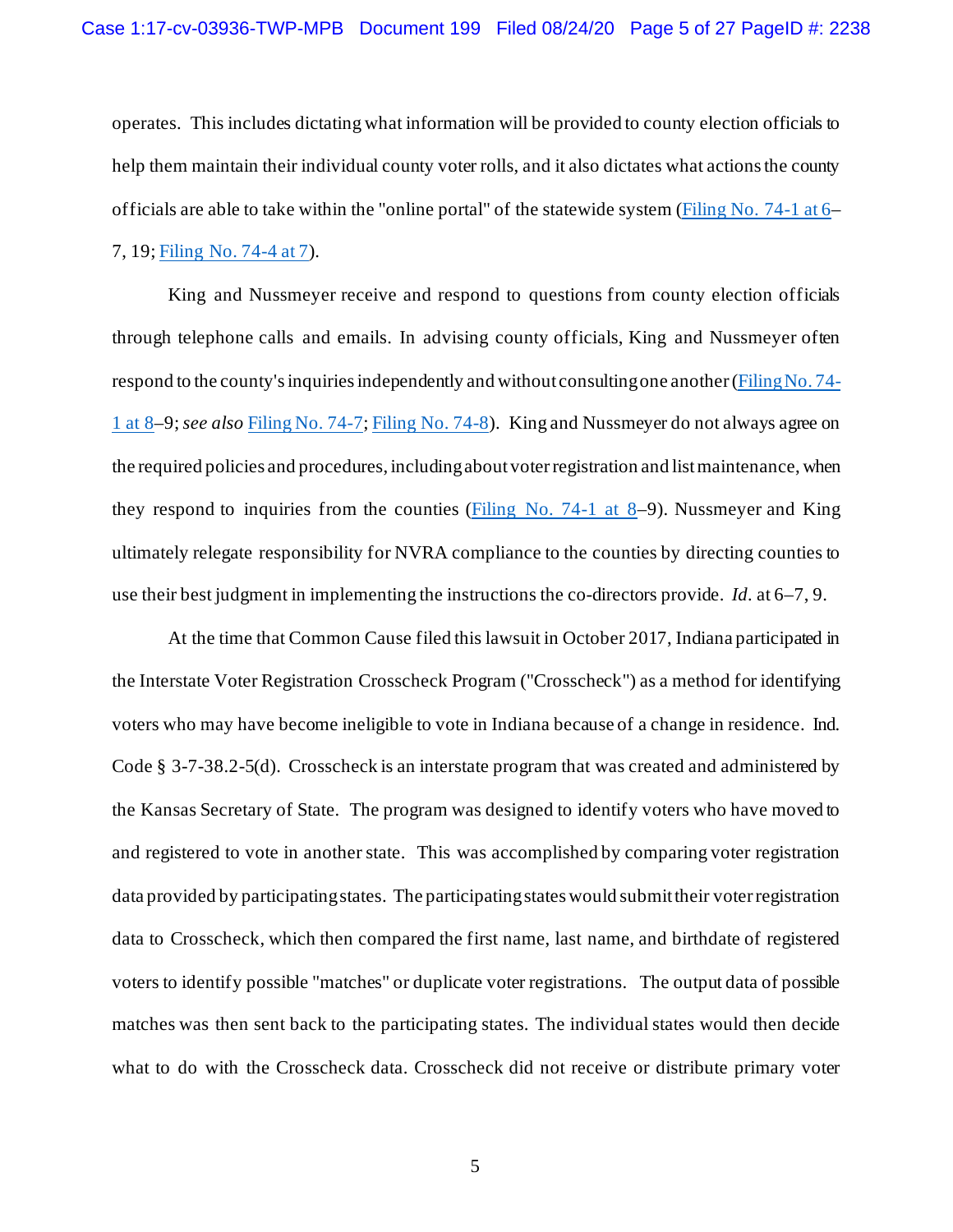registration documents, and it did not include signatures or former addresses among the identifying information provided to participating states [\(Filing No. 74-10\)](https://ecf.insd.uscourts.gov/doc1/07316464159).

During the time that Indiana participated in Crosscheck, each year Indiana would provide its statewide voter registration list to the Kansas Secretary of State to compare the data with the other data from other participating states through Crosscheck. Crosscheck then sent a list of possible matches back to Indiana, and within thirty days of receiving this list, Indiana's statute required that the "NVRA official" (in this case King and Nussmeyer) "shall provide [to] the appropriate county voter registration office" the name and any other information obtained on any Indiana voters who share "identical . . . first name, last name and date of birth of [a] voter registered in [another] state." Ind. Code § 3-7-38.2-5(d). While the statute required King and Nussmeyer to provide this voter data to the county election officials, they only forwarded the data to the county officials if the data met a certain "confidence factor," which King and Nussmeyer determine based on additional matching data pointssuch as address, middle name, or social security number [\(Filing](https://ecf.insd.uscourts.gov/doc1/07316464150?page=11)  [No. 74-1 at 11–](https://ecf.insd.uscourts.gov/doc1/07316464150?page=11)12[; Filing No. 74-4 at 8\)](https://ecf.insd.uscourts.gov/doc1/07316464153?page=8).

After voter data was provided to the county officials, they determined whether the voter identified as a possible match was the same individual who was registered in the county and whether the voter registered to vote in another state on a date after they had registered in Indiana. Ind. Code § 3-7-38.2-5(d). Within the statewide voter registration system, the county official could select for each possible matched voter registration "match approved," "match rejected," or "research needed." [\(Filing No. 74-11 at 6.](https://ecf.insd.uscourts.gov/doc1/07316464160?page=6)) The information provided from Crosscheck to the county officials in the statewide voter registration system was limited to the personal data of voters; it did not include any underlying source documents ( $\frac{Filing No. 74-2 at 7-8}{2}$ ). County officials generally do not review or request any material outside of the Crosscheck data provided to them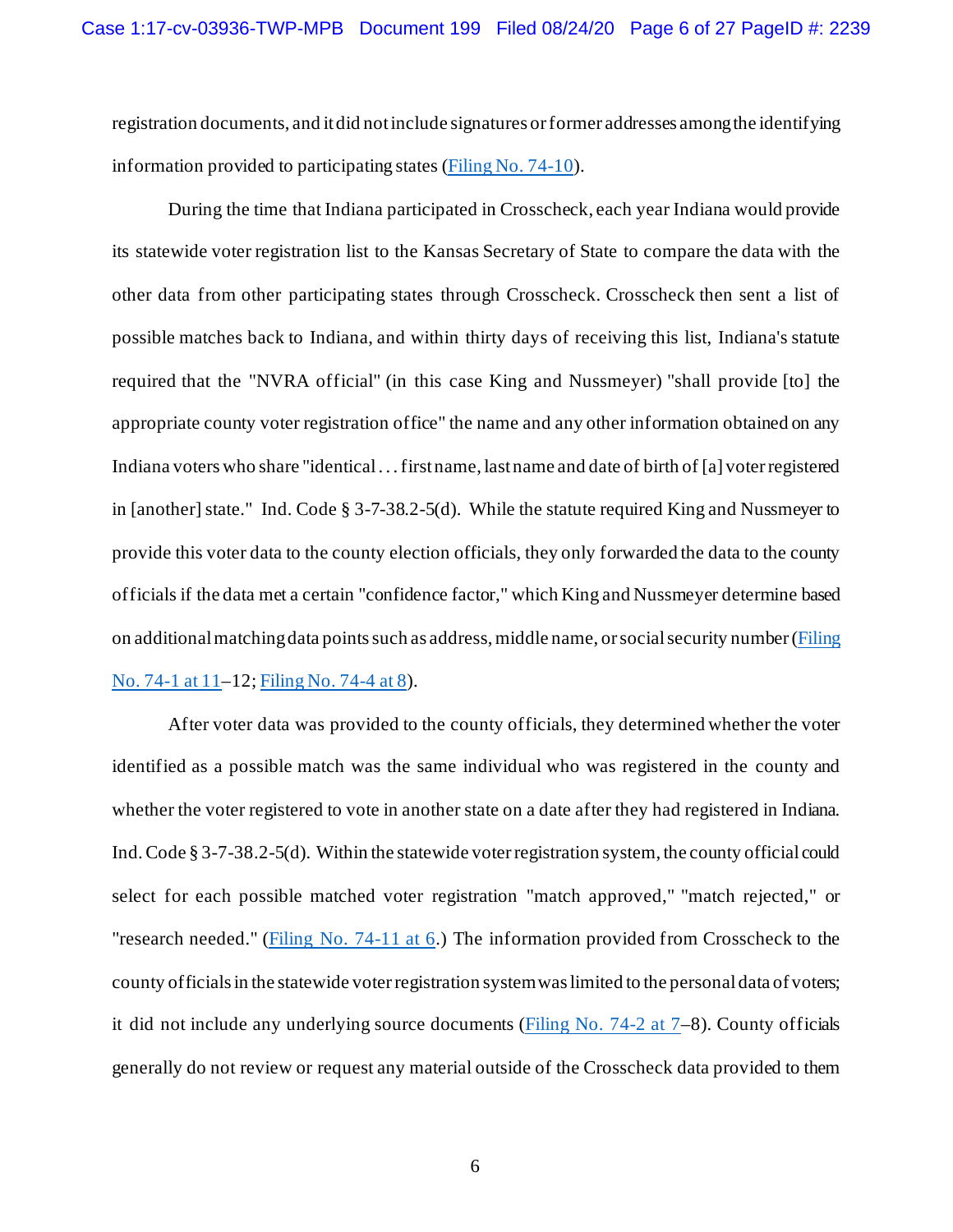by King and Nussmeyer. No written guidance, manual, step-by-step instruction, or standard operating procedure states that any additional inquiry is required or recommended.

Under the Crosscheck program, the statewide voter registration system did not provide information about the dates of registration in Indiana and other states to assist in determining what state registration occurred first [\(Filing No. 74-11 at 6;](https://ecf.insd.uscourts.gov/doc1/07316464160?page=6) [Filing No. 74-1 at 13\)](https://ecf.insd.uscourts.gov/doc1/07316464150?page=13). Some county officials just assumed that the Indiana registration predated the other state's registration, which would lead to cancelling the Indiana registration [\(Filing No. 74-3 at 11;](https://ecf.insd.uscourts.gov/doc1/07316464152?page=11) [Filing No. 74-2 at 9;](https://ecf.insd.uscourts.gov/doc1/07316464151?page=9) [Filing No.](https://ecf.insd.uscourts.gov/doc1/07316464155?page=9) 74-6 [at 9;](https://ecf.insd.uscourts.gov/doc1/07316464155?page=9) [Filing No. 74-5 at 13\)](https://ecf.insd.uscourts.gov/doc1/07316464154?page=13). Even if dates of registration information was provided, the information was incomplete or inconsistent because states that participated in Crosscheck did not always populate the registration date field, and they had different policies for determining which date to use, so there was no uniform practice among states. Some states did not even provide a definition for "date of registration." (Filing No. 74-4 at  $9-10$ [; Filing No. 74-1 at 16;](https://ecf.insd.uscourts.gov/doc1/07316464150?page=16) [Filing No. 74-12 at 2.](https://ecf.insd.uscourts.gov/doc1/07316464161?page=2))

King and Nussmeyer do not provide guidance or a standardized procedure to the county election officials for how to determine whether the record of an Indiana voter is actually the same individual who is registered in another state or how to determine whether the out-of-state registration is more recent ( $\frac{Filing No. 74-4 at 13-14}{F}$ ). Some counties simply approve all matches that appear as possible matches from Crosscheck [\(Filing No. 74-13\)](https://ecf.insd.uscourts.gov/doc1/07316464162). Each county has the discretion to cancel or not cancel a voter's registration based on their analysis of the data received from other states and Crosscheck [\(Filing No. 74-4 at 13\)](https://ecf.insd.uscourts.gov/doc1/07316464153?page=13).

The state statutory authority and directives upon which the above-described processes are based is found at Indiana Code § 3-7-38.2-5(d)–(e). Prior to its amendment in 2017, Indiana Code  $§$  3-7-38.2-5(d)–(e) read:

(d) The NVRA official shall execute a memorandum of understanding with the Kansas Secretary of State. Notwithstanding any limitation under IC 3-7-26.4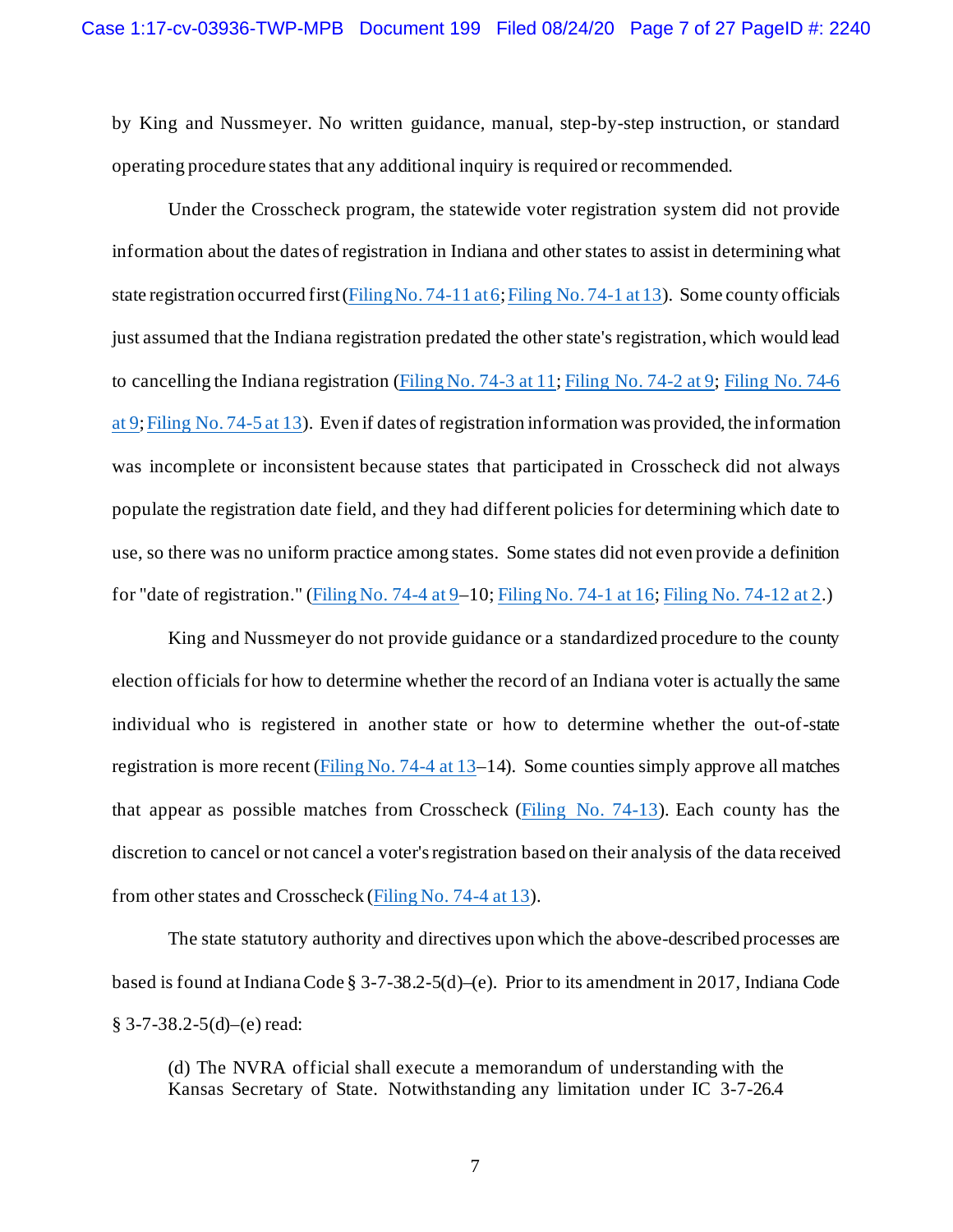regarding the availability of certain information from the computerized list, on January 15 of each year, the NVRA official shall provide data from the statewide voter registration list without cost to the Kansas Secretary of State to permit the comparison of voter registration data in the statewide voter registration list with registration data from all other states participating in this memorandum of understanding and to identify any cases in which a voter cast a ballot in more than one (1) state during the same election. Not later than thirty (30) days following the receipt of information under this subsection indicating that a voter of Indiana may also be registered to vote in another state, the NVRA official shall provide the appropriate county voter registration office with the name of and any other information obtained under this subsection concerning that voter, if the first name, last name, and date of birth of the Indiana voter is identical to the first name, last name, and date of birth of the voter registered in the other state. **The county voter registration office shall determine whether the individual: (1) identified in the report provided by the NVRA official under this subsection is the same individual who is a registered voter of the county; (2) registered to vote in another state on a date following the date that voter registered in Indiana; and (3) authorized the cancellation of any previous registration by the voter when the voter registered in another state.**

(e) If the county voter registration office determines that the voter is described by subsection  $(d)(1)$  through  $(d)(3)$ , the county voter registration office shall cancel the voter registration of that voter. **If the county voter registration office determines that the voter is described by subsection (d)(1) and (d)(2), but has not authorized the cancellation of any previous registration, the county voter registration office shall send an address confirmation notice to the Indiana address of the voter.**

(Emphasis added.)

However, Indiana Senate Enrolled Act 442 (2017) ("SEA 442") amended this Code

section, effective July 1, 2017, to read:

(d) The NVRA official shall execute a memorandum of understanding with the Kansas Secretary of State. Notwithstanding any limitation under IC 3-7-26.4 regarding the availability of certain information from the computerized list, on January 15 of each year, the NVRA official shall provide data from the statewide voter registration list without cost to the Kansas Secretary of State to permit the comparison of voter registration data in the statewide voter registration list with registration data from all other states participating in this memorandum of understanding and to identify any cases in which a voter cast a ballot in more than one (1) state during the same election. Not later than thirty (30) days following the receipt of information under this subsection indicating that a voter of Indiana may also be registered to vote in another state, the NVRA official shall provide the appropriate county voter registration office with the name of and any other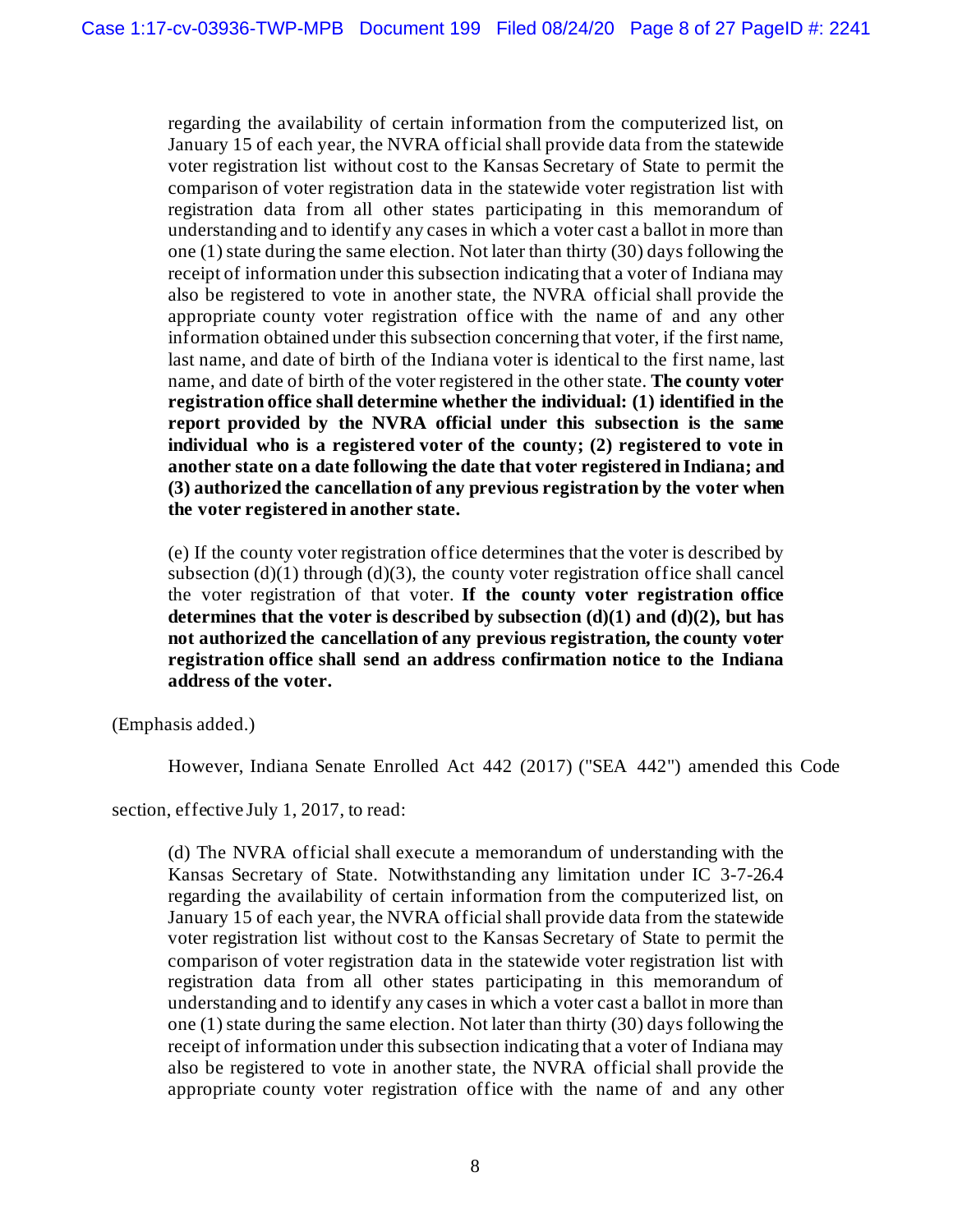information obtained under this subsection concerning that voter, if the first name, last name, and date of birth of the Indiana voter is identical to the first name, last name, and date of birth of the voter registered in the other state. **The county voter registration office shall determine whether the individual: (1) identified in the report provided by the NVRA official under this subsection is the same individual who is a registered voter of the county; and (2) registered to vote in another state on a date following the date that voter registered in Indiana.**

**(e) If the county voter registration office determines that the voter is described by subsection (d), the county voter registration office shall cancel the voter registration of that voter.**

(Emphasis added.)

SEA 442 removed from the statute the requirement to determine whether the individual voter authorized the cancellation of any previous registrations when they registered in another state. The amendment also removed the requirement to send an address confirmation notice to the voter when cancellation had not been confirmed by the voter. Before the statute was amended, pursuant to business rules set by King and Nussmeyer, whenever a county official determined that a possible match was indeed truly a match and approved the match, that selection in the statewide voter registration system would generate a confirmation notice that was mailed to the voter. This mailing allowed a person to confirm their registration at the current address, update their registration, or cancel it. If the voter did not respond to the mailer, they would be placed in "inactive" status. After being placed in inactive status, only if the voter did not vote over the course of the next two federal general election cycles could Indiana cancel the voter's registration [\(Filing](https://ecf.insd.uscourts.gov/doc1/07316464153?page=14)  [No. 74-4 at 14\)](https://ecf.insd.uscourts.gov/doc1/07316464153?page=14).

Also prior to the amendment by SEA 442, county officials were required to confirm that voters who appeared to have registered in another state had also authorized the cancellation of any previous registration by the voter when the voter registered in the other state. If the county official could not determine that the voter had authorized the cancellation of any previous registration, the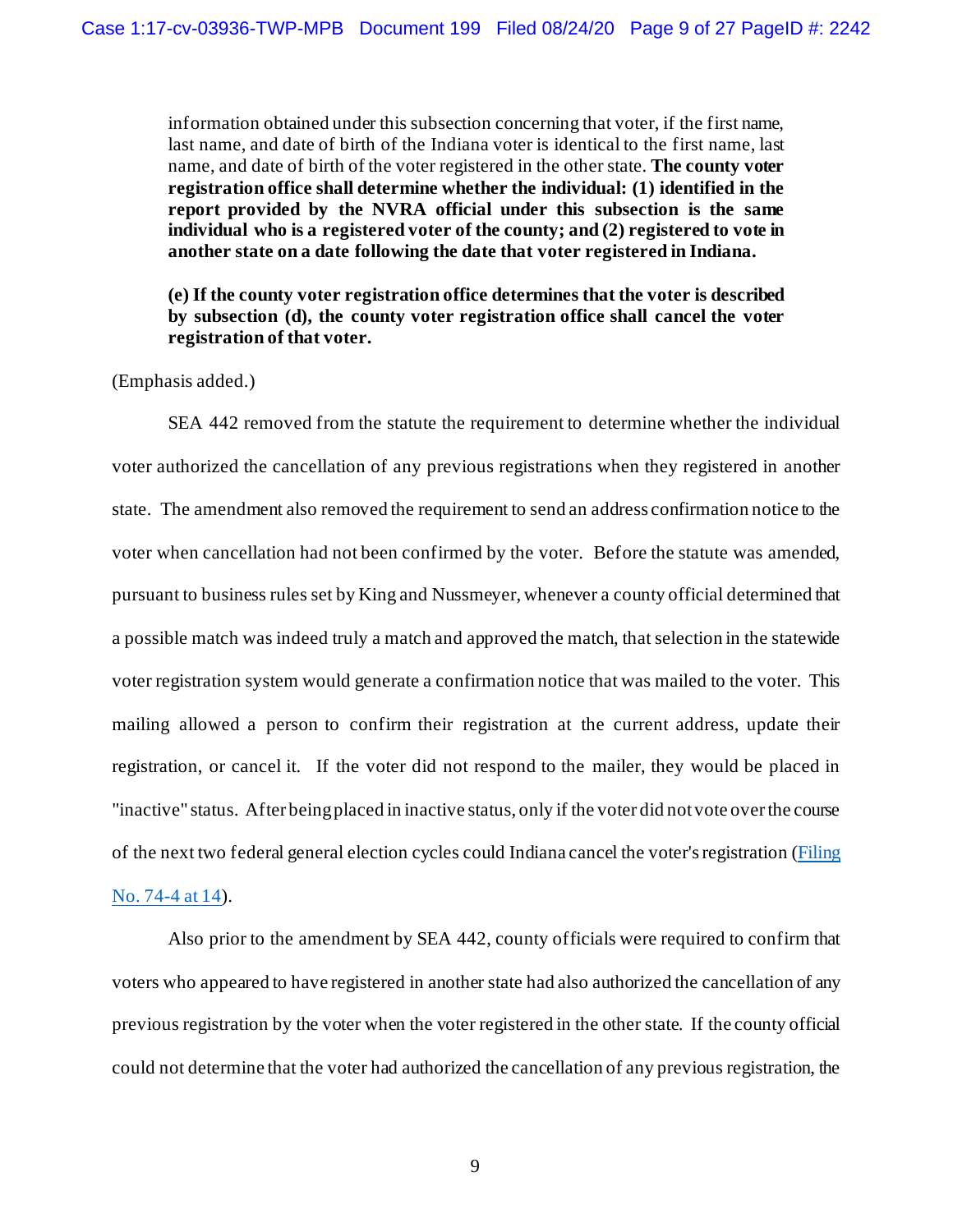state statute required the county board to send an address confirmation notice to the Indiana address of the voter. This was consistent with the written confirmation notice-and-waiting procedures in the NVRA at 52 U.S.C. § 20507(d). However, this requirement was removed by SEA 442. SEA 442 removed the requirement to make the determination that an individual "authorized the cancellation of any previous voter registration" and the requirement to send an "address confirmation notice." Under SEA 442, a county official's approval of matches would generate a cancellation of the voter registration rather than a notice mailer. This resulted in cancellation of a voter registration without following the notice-and-waiting requirement for approved matches [\(Filing No. 74-4 at 12\)](https://ecf.insd.uscourts.gov/doc1/07316464153?page=12).

During the enactment process of SEA 442, Common Cause's single fulltime employee and policy director, Julia Vaughn, testified on behalf of Common Cause before the state legislature and also spoke with Lawson's general counsel to explain how SEA 442 would injure Indiana voters and threaten their right to vote as well as how it would violate the NVRA. These lobbying efforts took time away from other work and issues to which Common Cause could have devoted its time. After the statute's amendment, Common Cause devoted time and resources in conducting activities such as training sessions aimed at educating voters and community activists about the increased risk of erroneous voter registration cancelations. Because of SEA 442, Common Cause changed some of its training materials to address the increased risk of voters being wrongly removed from the voter rolls [\(Filing No. 74-24 at 2–](https://ecf.insd.uscourts.gov/doc1/07316464173?page=2)4).

Common Cause filed this lawsuit on October 27, 2017, seeking declaratory and injunctive relief, requesting that the Court declare Indiana Code § 3-7-38.2-5(d)–(e) violates the NVRA and enjoining Indiana from implementing and enforcing the amended statute [\(Filing No. 1\)](https://ecf.insd.uscourts.gov/doc1/07316240450). After the lawsuit was initiated, the Indiana General Assembly enacted House Enrolled Act 1253 ("HEA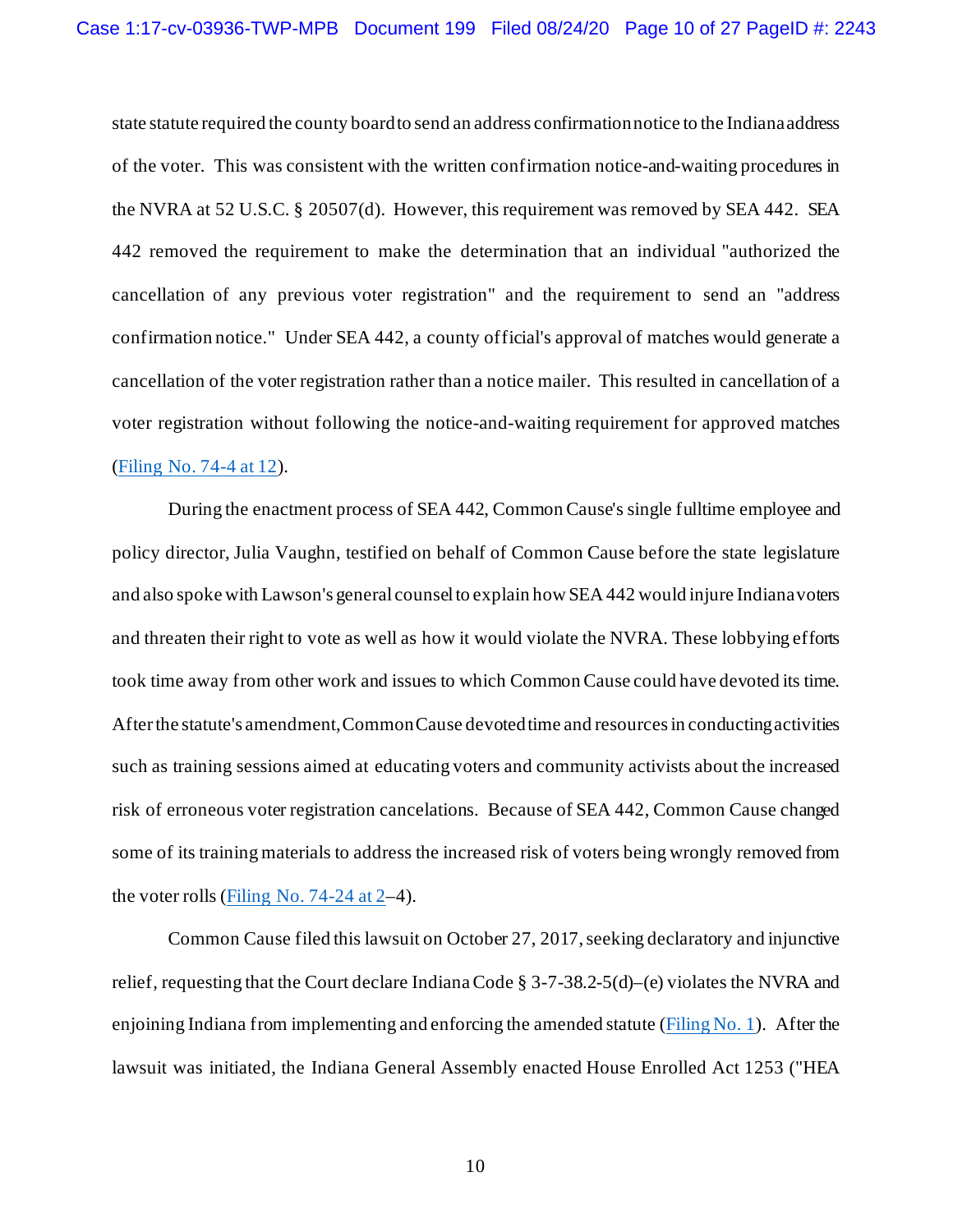1253"), which went into effect on March 15, 2018. HEA 1253 added "confidence factors" to Indiana Code § 3-7-38.2-5(d), thereby codifying King and Nussmeyer's policy of providing to the county officials only those registrations that met certain "match criteria."

On March 8, 2018, Common Cause filed a Motion for Preliminary Injunction [\(Filing No.](https://ecf.insd.uscourts.gov/doc1/07316464149)  [74;](https://ecf.insd.uscourts.gov/doc1/07316464149) [Filing No. 75\)](https://ecf.insd.uscourts.gov/doc1/07316464209). After hearing the parties' oral arguments, the Court determined that each of the factors for the issuance of a preliminary injunction weighed in favor of Common Cause. Therefore, on June 8, 2018, the Court entered a preliminary injunction against the Defendants, "prohibiting [them] from taking any actions to implement SEA 442 until this case has been finally resolved." [\(Filing No. 103 at 27.](https://ecf.insd.uscourts.gov/doc1/07316623248?page=27)) The Defendants appealed the issuance of the preliminary injunction, and on August 27, 2019, the Seventh Circuit affirmed the Court's issuance of the preliminary injunction and remanded the case for further proceedings [\(Filing No. 154\)](https://ecf.insd.uscourts.gov/doc1/07317507858).

On October 30, 2019, the Court stayed this matter until May 1, 2020, to see whether the Indiana General Assembly would make any changes to SEA 442 that might affect the case [\(Filing](https://ecf.insd.uscourts.gov/doc1/07317587800)  [No. 162](https://ecf.insd.uscourts.gov/doc1/07317587800)[; Filing No. 171 at 2\)](https://ecf.insd.uscourts.gov/doc1/07317963709?page=2). "On March 21, 2020, Governor Holcomb signed into law SEA 334, which amends SEA 442." [\(Filing No. 168 at 2;](https://ecf.insd.uscourts.gov/doc1/07317945093?page=2) *see also* [Filing No.](https://ecf.insd.uscourts.gov/doc1/07317945094) 168-1.)

SEA 334 amended SEA 442, voided Indiana's memorandum of understanding with the Kansas Secretary of State, withdrew Indiana from participation in Crosscheck, and established the Indiana Data Enhancement Association ("IDEA") in place of Crosscheck. IDEA is functionally identical to Crosscheck in that it receives member states' voter lists and returns purported matches. The "NVRA official" (in this case King and Nussmeyer) administers IDEA [\(Filing No. 184-3 at](https://ecf.insd.uscourts.gov/doc1/07318034916?page=8)  [8–](https://ecf.insd.uscourts.gov/doc1/07318034916?page=8)11 (SEA 334 §§ 5.1(a)–(b), 5.5(a)–(b))). SEA 334 requires that, "[n]ot later than July 1, 2020, the NVRA official shall adopt an order for the administration of voter list maintenance programs to be performed by IDEA." *Id.* at 10 (SEA 334 § 5.5(b)). "If the NVRA official does not adopt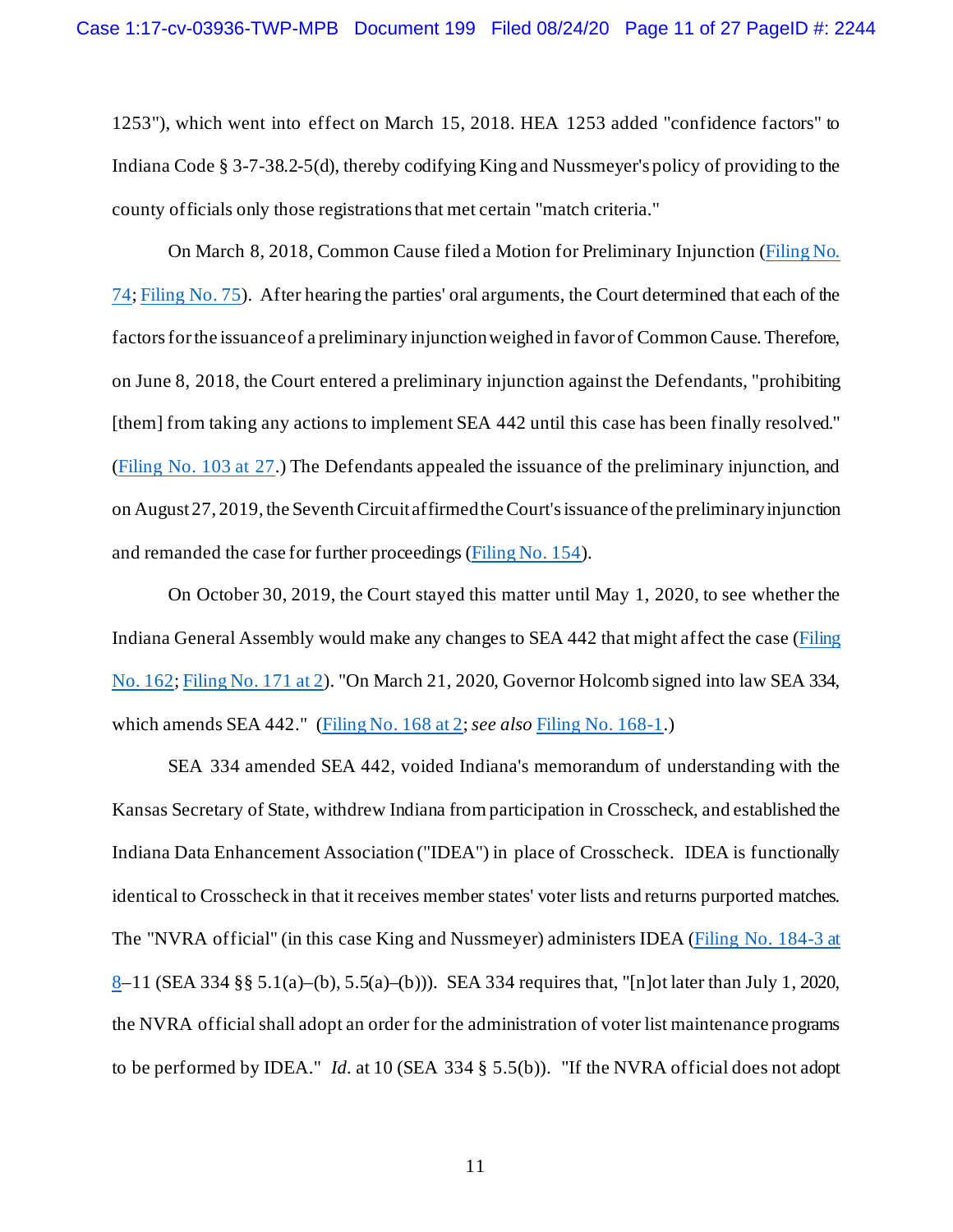an order by July 1, 2020, . . . the secretary of state shall adopt or amend the order." *Id.* Thus, the oversight and administration of IDEA are placed in the Defendants.

Under SEA 334, IDEA uses a "matching" system, and within thirty days of comparing data from other states, the NVRA official is to provide to county officials a list of all Indiana voters having (1) an "identical" "first name, last name, and date of birth of the voter registered in the other state," and (2) whose records meet the "confidence factor" threshold. *Id.* at 11 (SEA 334 § 5.5(c)). IDEA does not collect or disseminate the actual voter registration documents underlying its "matches" and does not involve direct contact with voter registrants. *Id.* at 10–12 (SEA 334 § 5.5).

SEA 334 directs,

(d) The county voter registration office shall determine whether the individual:

(1) identified in the report provided by the NVRA official under subsection (c) is the same individual who is a registered voter of the county;

(2) registered to vote in another state on a date following the date that voter registered in Indiana; and

(3) authorized the cancellation of any previous registration by the voter when the voter registered in another state.

(e) If the county voter registration office determines that the voter is described by subsection (d), the county voter registration office shall cancel the voter registration of that voter. If the county voter registration office determines that the voter is described by subsection  $(d)(1)$  and  $(d)(2)$ , but has not authorized the cancellation of any previous registration, the county voter registration office shall send an address confirmation notice to the Indiana address of the voter.

[\(Filing No. 184-3 at 11–](https://ecf.insd.uscourts.gov/doc1/07318034916?page=11)12 (SEA 334 § 5.5(d)–(e)).)

SEA 334 further provides,

(f) The county voter registration office may rely on written information provided either directly by a voter registration office in another state or forwarded from the election division from the office in the other state as follows:

(1) If this information is provided directly from the other state to the Indiana county voter registration official, the out-of-state voter registration official must provide a copy of the voter's signed voter registration application which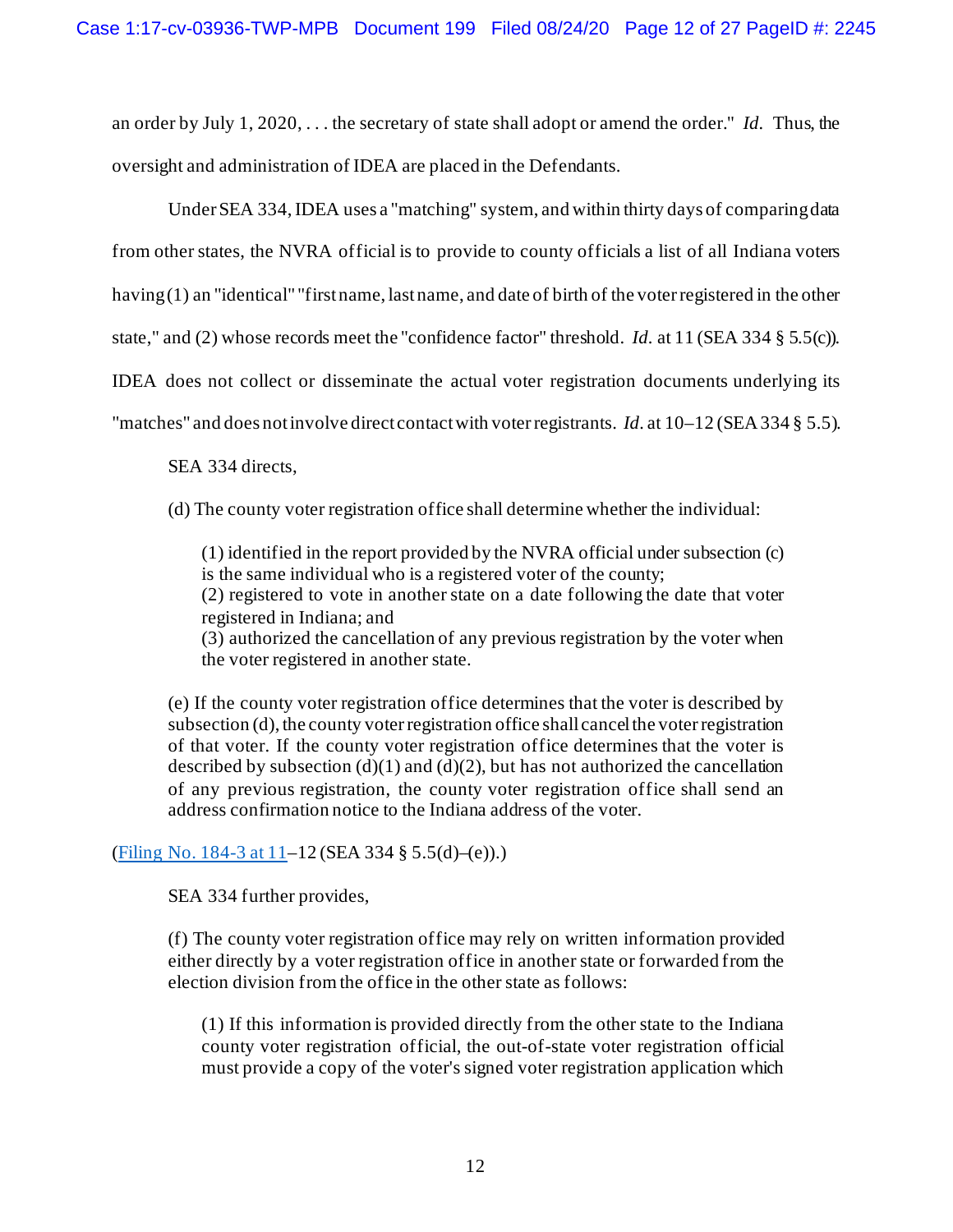indicates the individual authorizes cancellation of the individual's previous registration.

(2) If the election division forwards written notice from another state to an Indiana county voter registration official, the county should consider this notice as confirmation that the individual is registered in another jurisdiction and has requested cancellation of the Indiana registration. A copy of the actual voter signature is not required to be provided to the county for the voter's status to be canceled if the written notice is forwarded by the election division.

County voter registration officials shall review the date the individual registered out of state and the date the individual registered in Indiana to confirm which registration is more recent when performing the officials' analysis under this subsection.

*Id.* at 12 (SEA 334 § 5.5(f)).

After the enactment of SEA 334, the stay in this matter was lifted in early May 2020 [\(Filing](https://ecf.insd.uscourts.gov/doc1/07317946367) 

[No. 169\)](https://ecf.insd.uscourts.gov/doc1/07317946367), after which the Defendants filed their Motion to Dismiss [\(Filing No. 180](https://ecf.insd.uscourts.gov/doc1/07318034840)), and Common

Cause filed its Motion for Summary Judgment [\(Filing No. 182\)](https://ecf.insd.uscourts.gov/doc1/07318034886).

## **II. LEGAL STANDARDS**

A motion to dismiss under Rule 12(b)(1) challenges the court's subject matter jurisdiction. Fed. R. Civ. P. 12(b)(1). The burden of proof is on the plaintiff, the party asserting jurisdiction. *United Phosphorus, Ltd. v. Angus Chem. Co*., 322 F.3d 942, 946 (7th Cir. 2003), *overruled on other grounds by Minn-Chem, Inc. v. Agrium, Inc*., 683 F.3d 845 (7th Cir. 2012) (en banc). "The plaintiff has the burden of supporting the jurisdictional allegations of the complaint by competent proof." *Int'l Harvester Co. v. Deere & Co*., 623 F.2d 1207, 1210 (7th Cir. 1980). "In deciding whether the plaintiff has carried this burden, the court must look to the state of affairs as of the filing of the complaint; a justiciable controversy must have existed at that time." *Id.*

"When ruling on a motion to dismiss for lack of subject matter jurisdiction under Federal Rule of Civil Procedure 12(b)(1), the district court must accept as true all well-pleaded factual allegations, and draw reasonable inferences in favor of the plaintiff." *Ezekiel v. Michel*, 66 F.3d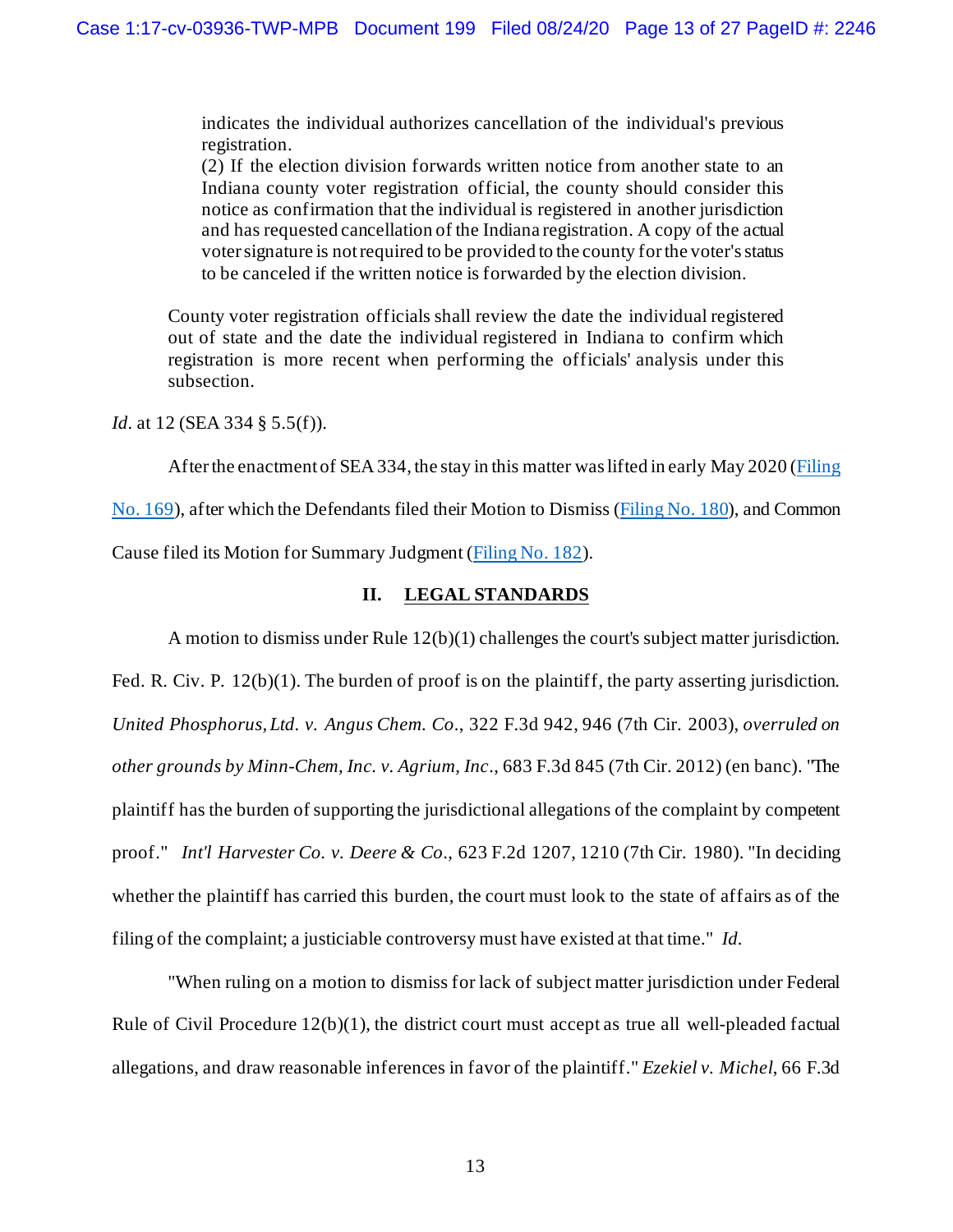894, 897 (7th Cir. 1995) (citation omitted). Furthermore, "[t]he district court may properly look beyond the jurisdictional allegations of the complaint and view whatever evidence has been submitted on the issue to determine whether in fact subject matter jurisdiction exists." *Id.* (citation and quotation marks omitted).

The purpose of summary judgment is to "pierce the pleadings and to assess the proof in order to see whether there is a genuine need for trial." *Matsushita Elec. Indus. Co. v. Zenith Radio Corp*., 475 U.S. 574, 587 (1986). Federal Rule of Civil Procedure 56 provides that summary judgment is appropriate if "the pleadings, depositions, answers to interrogatories, and admissions on file, together with the affidavits, if any, show that there is no genuine issue as to any material fact and that the moving party is entitled to a judgment as a matter of law." *Hemsworth v. Quotesmith.com, Inc.*, 476 F.3d 487, 489–90 (7th Cir. 2007). In ruling on a motion for summary judgment, the court reviews "the record in the light most favorable to the non-moving party and draw[s] all reasonable inferences in that party's favor." *Zerante v. DeLuca*, 555 F.3d 582, 584 (7th Cir. 2009) (citation omitted). "However, inferences that are supported by only speculation or conjecture will not defeat a summary judgment motion." *Dorsey v. Morgan Stanley*, 507 F.3d 624, 627 (7th Cir. 2007) (citation and quotation marks omitted). Additionally, "[a] party who bears the burden of proof on a particular issue may not rest on its pleadings, but must affirmatively demonstrate, by specific factual allegations, that there is a genuine issue of material fact that requires trial." *Hemsworth*, 476 F.3d at 490 (citation omitted). "The opposing party cannot meet this burden with conclusory statements or speculation but only with appropriate citations to relevant admissible evidence." *Sink v. Knox County Hosp.*, 900 F. Supp. 1065, 1072 (S.D. Ind. 1995) (citations omitted).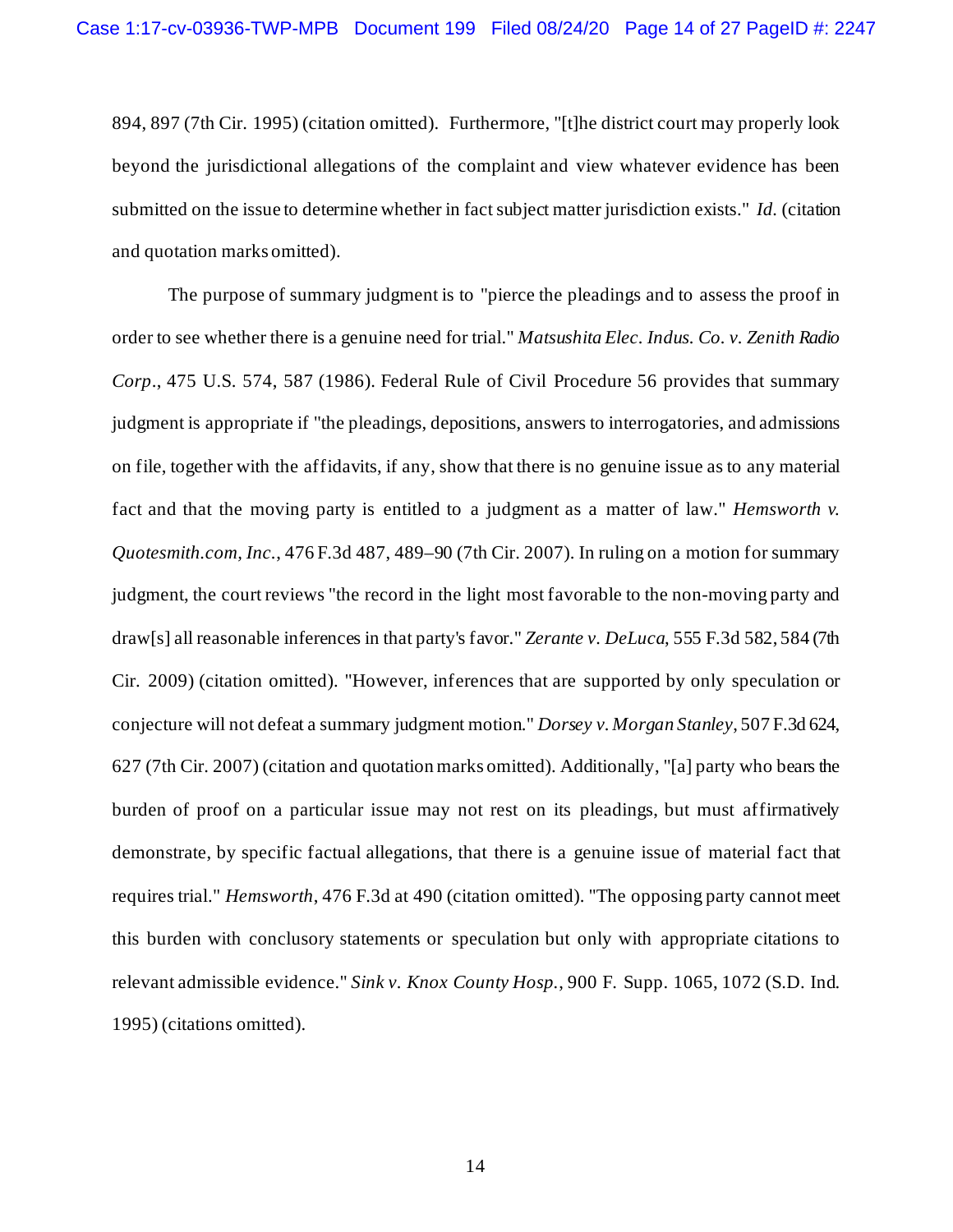"In much the same way that a court is not required to scour the record in search of evidence to defeat a motion for summary judgment, nor is it permitted to conduct a paper trial on the merits of [the] claim." *Ritchie v. Glidden Co.*, 242 F.3d 713, 723 (7th Cir. 2001) (citations and quotation marks omitted). "[N]either the mere existence of some alleged factual dispute between the parties nor the existence of some metaphysical doubt as to the material facts is sufficient to defeat a motion for summary judgment."*Chiaramonte v. Fashion Bed Grp., Inc.*, 129 F.3d 391, 395 (7th Cir. 1997) (citations and quotation marks omitted).

#### **III. DISCUSSION**

The Defendants ask the Court to dismiss this action on the basis that the case is now moot and, therefore, subject matter jurisdiction no longer exists because SEA 442—the law challenged by Common Cause in its Complaint—was amended by SEA 334. In contrast, Common Cause asks the Court to enter summary judgment in its favor and to enter a permanent injunction prohibiting the Defendants from implementing Indiana's election laws that violate the NVRA. The Court will first address the Motion to Dismiss and then turn to the Motion for Summary Judgment.

### **A. Defendants' Motion to Dismiss**

In their Motion to Dismiss, the Defendants argue that the Court lacks subject matter jurisdiction to hear this case because there is no longer a live case or controversy. They explain that Article III of the United States Constitution limits the jurisdiction of federal courts to cases and controversies, which "requires an actual controversy at all stages of review, not merely at the time the complaint is filed." *Ciarpaglini v. Norwood*, 817 F.3d 541, 544 (7th Cir. 2016) (internal citation and quotation marks omitted). The Defendants argue that dismissing moot cases is appropriate because a moot case runs afoul of the "live case or controversy" requirement.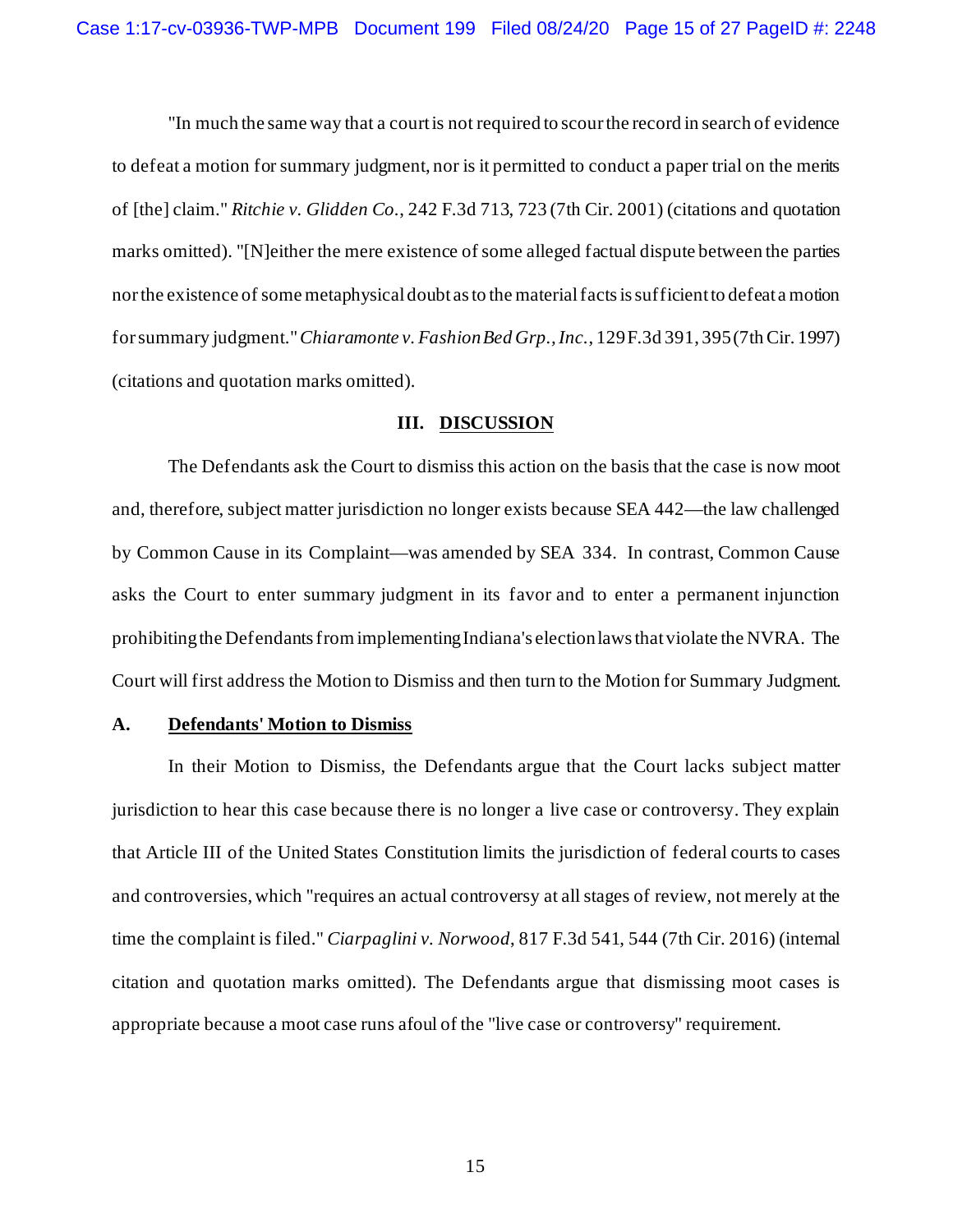The Defendants argue that, in this case, Common Cause's claim centers on Indiana's participation in Crosscheck and the enforcement of SEA 442 and the resulting violation of the NVRA. However, the Defendants assert, intervening events have occurred, thereby mooting the claim brought by Common Cause. The Indiana General Assembly amended SEA 442 with the enactment of SEA 334, and Indiana has withdrawn from participation in Crosscheck. They argue there is no likelihood that Indiana will again participate in Crosscheck as it has been indefinitely suspended. The relief sought by Common Cause has been fully satisfied because SEA 442 will not be enforced as it has been amended, and Indiana will no longer participate in Crosscheck. Thus, the Defendants argue, there is no longer a case or controversy over the enforcement of SEA 442 and participation in Crosscheck. The Defendants assert, with no live controversy and with the relief sought already provided, the Court lacks subject matter jurisdiction to consider this case any further.

The Defendants further argue that Common Cause's claim specifically addresses SEA 442, and any possible claims that Common Cause alleges regarding SEA 334 (the new 2020 law) must be addressed in a new, separate lawsuit subject to discovery and a full hearing of the issues. SEA 442 involved participation in Crosscheck, and SEA 334 "ameliorated the alleged violations that existed under the previous law. Any alleged violations under SEA 334, would be entirely new claims, and should be treated as such." [\(Filing No. 181 at 9.](https://ecf.insd.uscourts.gov/doc1/07318034844?page=9))

In response, Common Cause explains that this case is not about the Crosscheck program as the Defendants have characterized the case. Rather, Common Cause filed this lawsuit to enforce the NVRA's notice-and-waiting requirements. Common Cause explains that SEA 442 allowed Indiana to cancel voter registrations without complying with the notice-and-waiting requirements of the NVRA. Common Cause sought a preliminary injunction on the basis that Indiana's election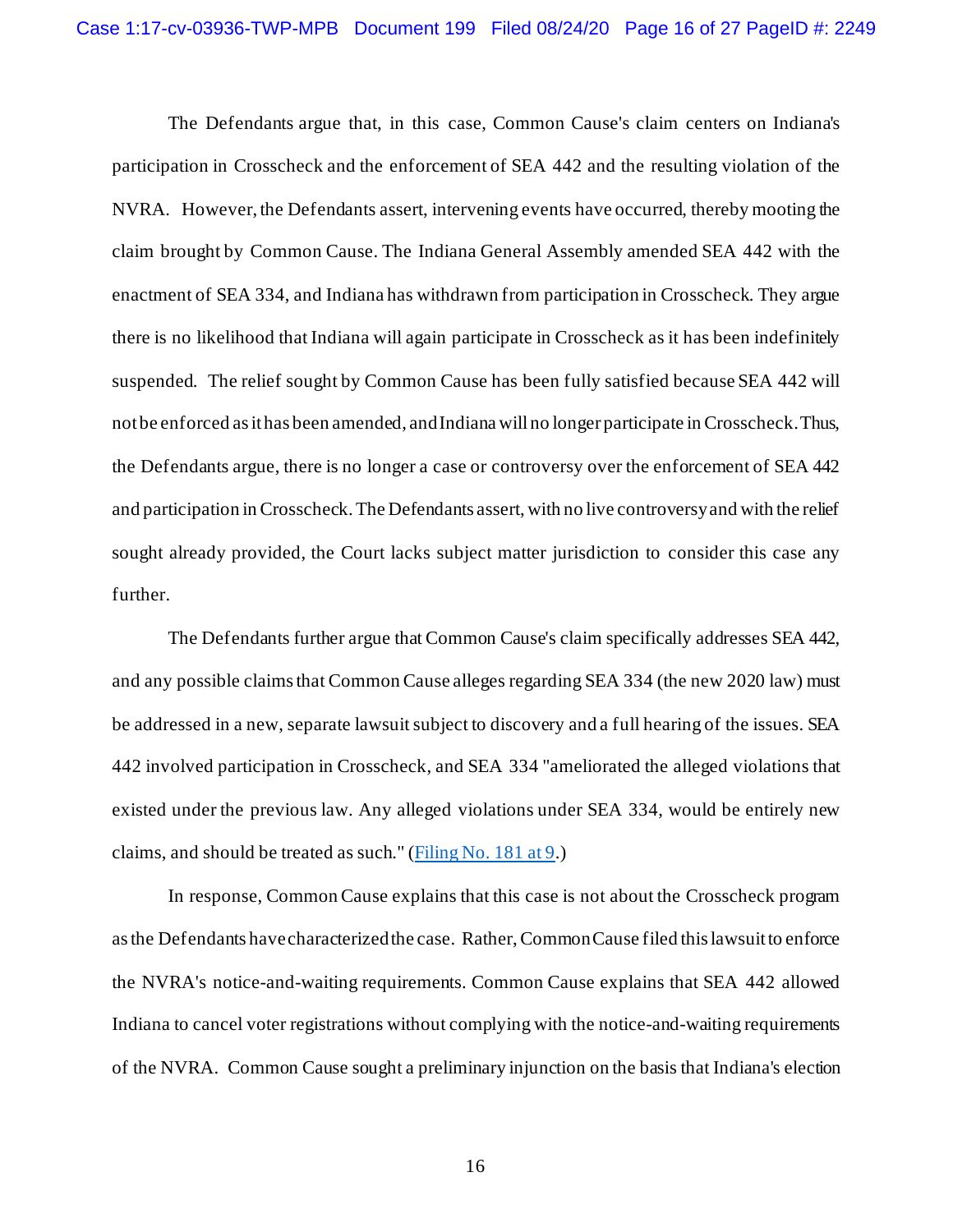law failed to follow the provisions of the NVRA, and this Court and the Seventh Circuit held that the failure to follow the notice-and-waiting requirements violated the NVRA.

Common Cause points out that when a challenged law "is repealed or amended midlawsuit—a 'recurring problem when injunctive relief is sought'—the case is not moot if a substantially similar policy has been instituted or is likely to be instituted." *Smith v. Exec. Dir. of Ind. War Mems. Comm'n*, 742 F.3d 282, 287 (7th Cir. 2014) (internal citation omitted). Common Cause acknowledgesthat SEA 334 amended SEA 442; however, it asserts, SEA 334 keptthe same impermissible voter cancellation procedures, and it injures Common Cause and Indiana voters in the same manner as SEA 442. SEA 334 replaced the Crosscheck program with the identical IDEA program. And SEA 334 still allows voter cancellation based on data provided by other states, without any direct voter contact, and without following the NVRA's notice-and-waiting procedures. Therefore, this lawsuit is not moot because SEA 334 continues the same NVRA violations that occurred under SEA 442, and the Court can award relief by enjoining the ongoing NVRA violations.

Concerning the Defendants' argument that any claims relating to SEA 334 must be brought in a new lawsuit, Common Cause asserts that granting the Defendants' Motion to Dismiss and requiring a new lawsuit challenging SEA 334 would unnecessarily waste judicial resources. The Defendants' suggestion would require a new lawsuit challenging the same provision of the Indiana Code based on the same section of the NVRA because of the same wrongful conduct of the same Defendants. The parties would face the same motions for preliminary injunction, to dismiss, and for summary judgment, and they would repeat the same discovery and prepare for trial based on insignificant amendments to a law that is frequently amended. The Court and the parties should not be subjected to such a waste of resources or the burden of relitigating indistinguishable claims.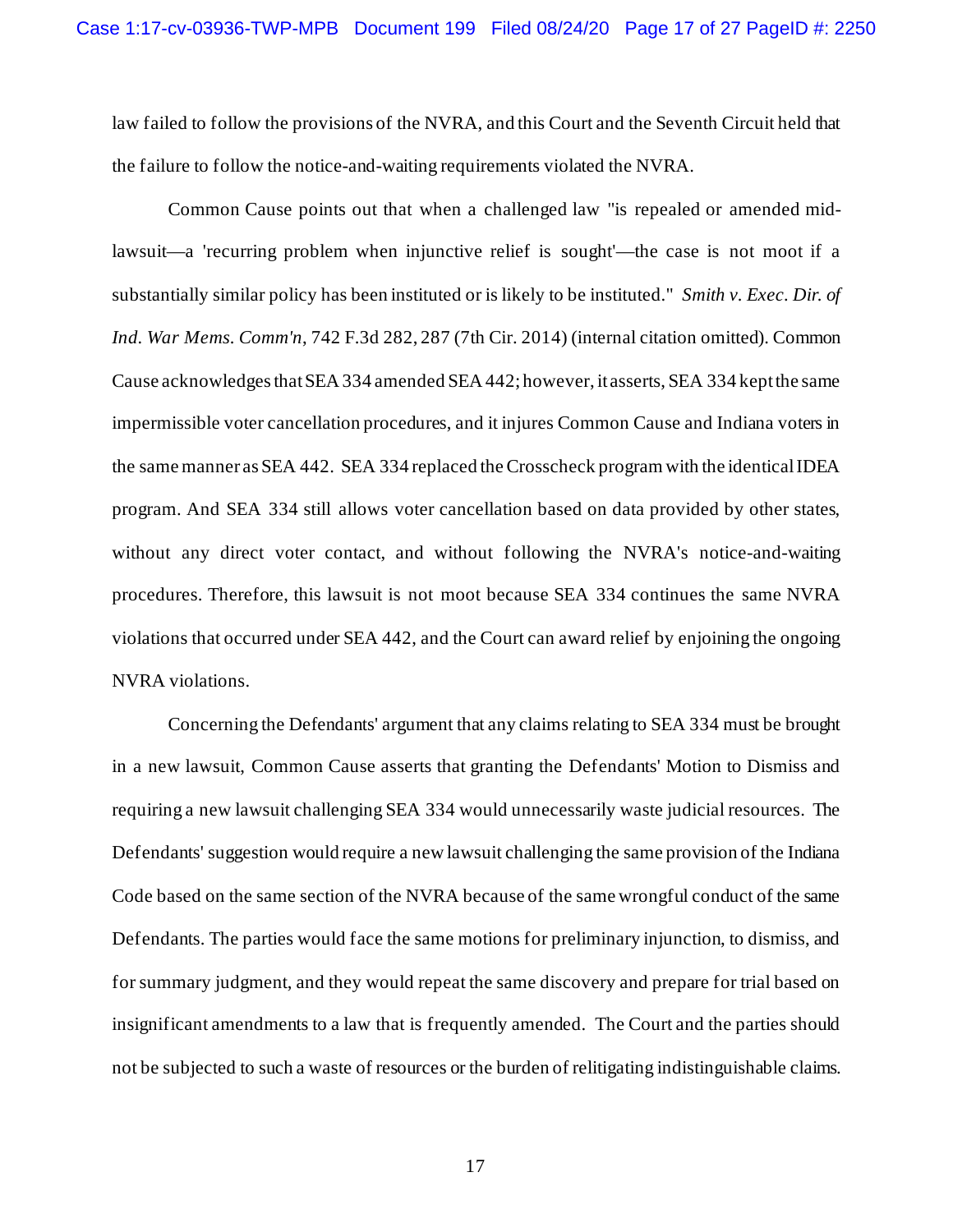In reply, the Defendants argue that this case really is about Crosscheck, and further, Common Cause misreads SEA 334. They assert that the "plain language of SEA 334 provides that if another state provides information to an Indiana county voter official, the other state must provide a copy of the voter's signed voter registration application which indicates the individual authorizes cancellation of the individual's previous registration. SEA 334 § 8(f)(1)." [\(Filing No.](https://ecf.insd.uscourts.gov/doc1/07318072015?page=2)  [194 at 2.](https://ecf.insd.uscourts.gov/doc1/07318072015?page=2)) The Defendants argue the provisions of SEA 334 are significantly different from SEA 442, so this case about SEA 442 is moot, and any claims pertaining to SEA 334 must be brought in a new action.

After a careful review of SEA 442, SEA 334, the Complaint, and the Court's Order issuing the preliminary injunction, the Court concludes that this case is not mooted by the enactment of SEA 334. Common Cause's arguments are well-taken. A case does not become moot if the amendment to the challenged law does not fully resolve the problem at issue in the case. The gravamen of Common Cause's Complaint is that Indiana's election law violates the NVRA by allowing cancellation of voter registrations without direct contact from the voter or, alternatively, providing notice to the voter and then waiting two election cycles before cancelling the voter registration. This Court and the Seventh Circuit understood this to be the issue when granting and affirming injunctive relief.

While SEA 334 amended SEA 442 and replaced Crosscheck with IDEA, the issue raised by the Complaint remains—allowing cancellation of voter registrations without direct contact from the voter or, alternatively, providing notice to the voter and then waiting two election cycles before cancelling the voter registration. SEA 334 expressly provides,

If the election division forwards written notice from another state to an Indiana county voter registration official, the county should consider this notice as confirmation that the individual is registered in another jurisdiction and has requested cancellation of the Indiana registration. A copy of the actual voter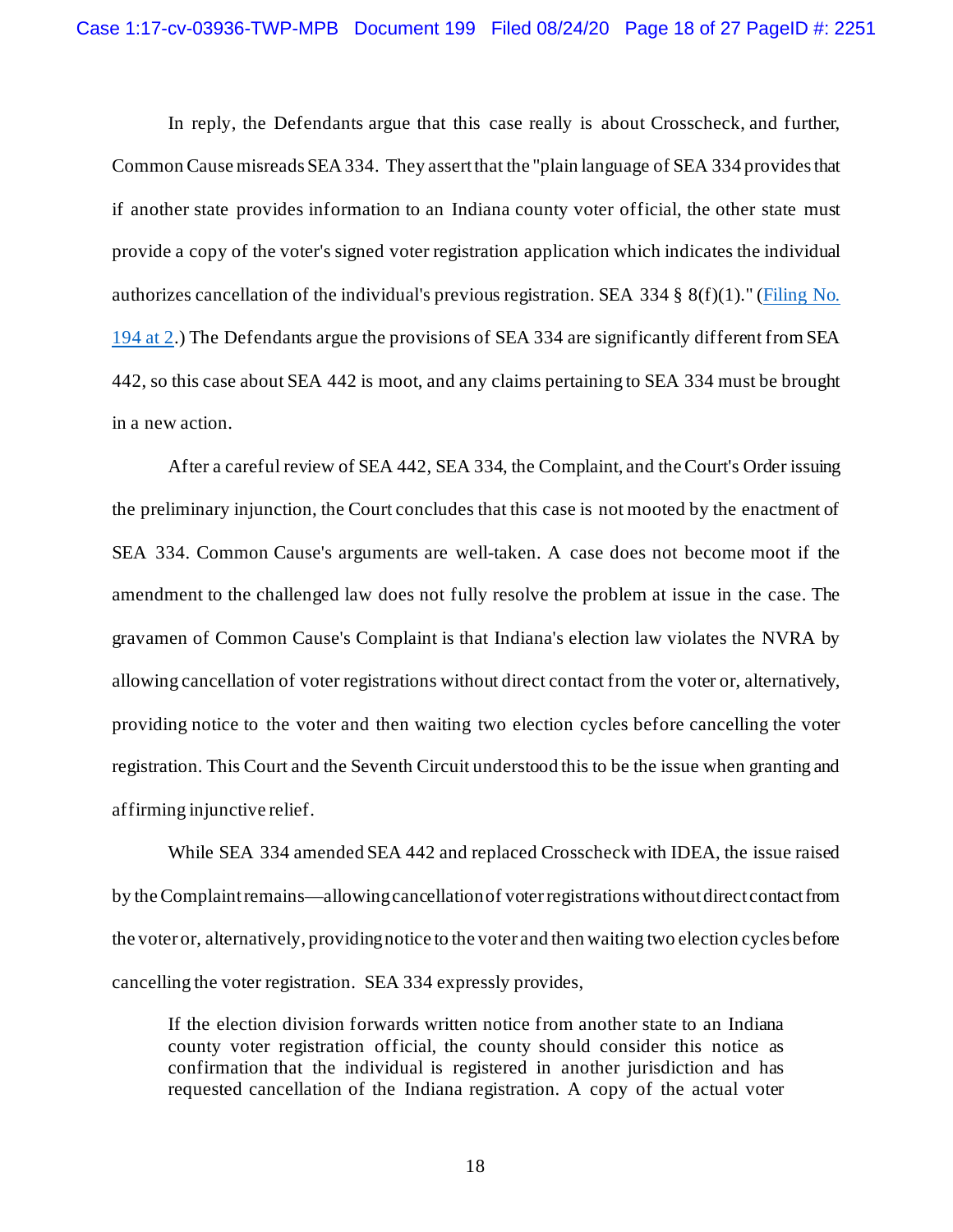signature is not required to be provided to the county for the voter's status to be canceled if the written notice is forwarded by the election division.

[\(Filing No. 184-3 at 12](https://ecf.insd.uscourts.gov/doc1/07318034916?page=12) (SEA 334 § 5.5(f)(2)).) Section 5.5(f)(2) allows cancellation of voter registrations without direct contact from the voter and without the NVRA's notice-and-waiting protection. Therefore, an actual controversy—the same controversy raised in the Complaint—still remains between the parties, and the Court is able to provide effectual relief; thus, the case is not moot. Subject matter jurisdiction still exists in this Court. The Court agrees with Common Cause's position that requiring a new lawsuit for SEA 334 would be an unnecessary waste of the Court's and the parties' resources and time. The Defendants' Motion to Dismiss is **DENIED**.

#### **B. Common Cause's Motion for Summary Judgment**

Common Cause filed its Motion for Summary Judgment, asking the Court to enter summary judgment in its favor and to permanently enjoin the Defendants from implementing Indiana's election laws that would allow county officials to remove voters' registrations because of a change in residence without a request or confirmation in writing directly from the voter that the voter is ineligible or does not wish to be registered or without the NVRA's notice-and-waiting protections.

In support of its Motion for Summary Judgment, Common Cause asserts similar arguments it made in opposition to the Defendants' Motion to Dismiss. Common Cause argues that SEA 334, like its predecessor SEA 442, violates the NVRA by allowing cancellation of a voter's registration without direct contact with the registered voter. SEA 334 permits cancellation without a request from the registered voter and without following the notice-and-waiting procedures.

Common Cause asserts,

The District Court has already made factual findings consistent with the foregoing descriptions of the NAACP, the League, and Common Cause Indiana, their missions, and their efforts to counteract the effects of SEA 442, ... [and]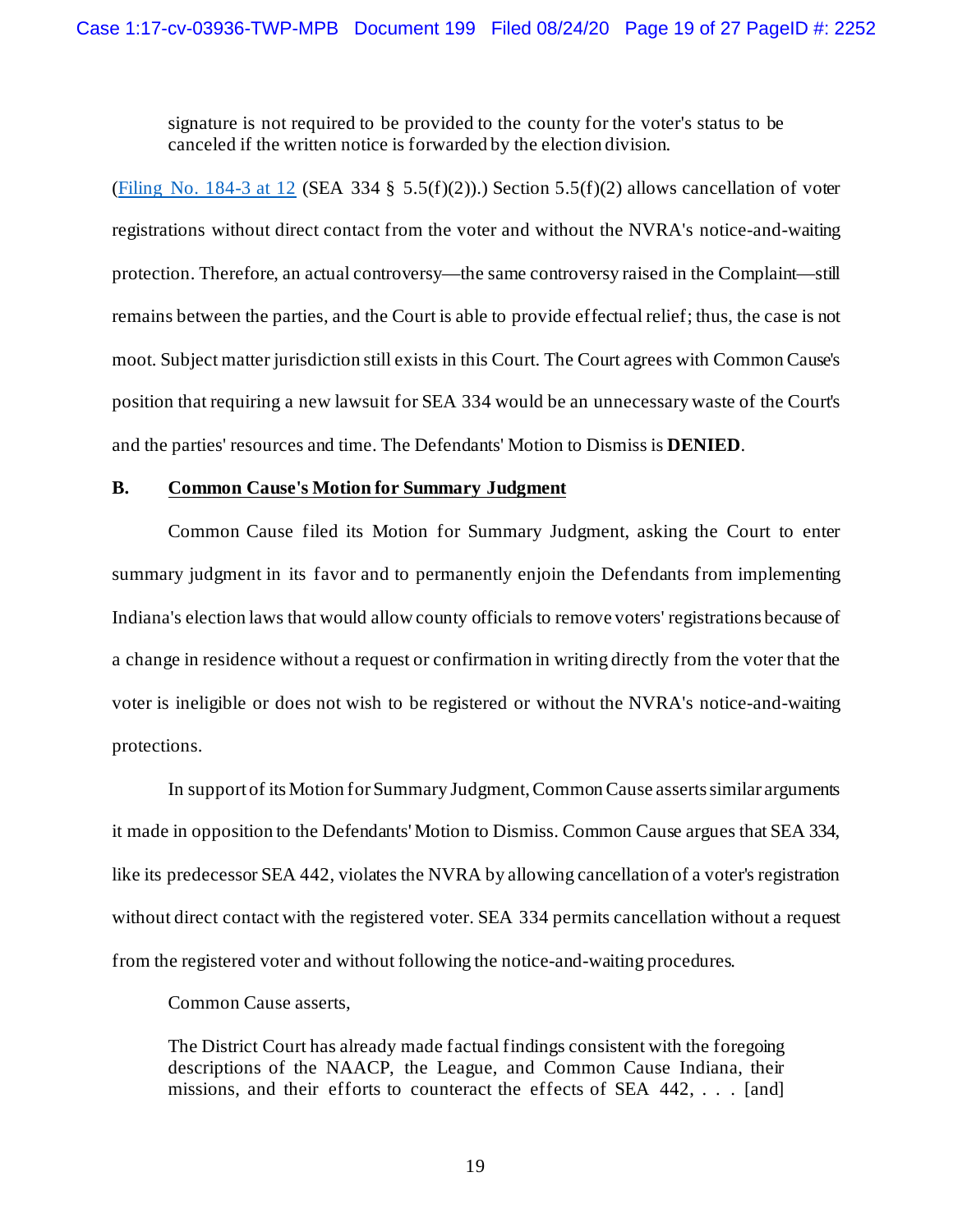Plaintiffs['] actions are ongoing, as SEA 334 is substantially similar to SEA 442. Since the enactment of SEA 334, Plaintiffs have redoubled their efforts.

[\(Filing No. 183 at 27.](https://ecf.insd.uscourts.gov/doc1/07318034892?page=27)) Common Cause further points out,

Both this Court and the Seventh Circuit have ruled on the meaning of relevant NVRA requirements, which now operate as law of the case. Specifically, the Seventh Circuit affirmed that the NVRA requires that Indiana have "direct contact with the voter" prior to any removal from the voter registration rolls. *See Common Cause*, 937 F.3d at 958 ("Indiana insists that [SEA 442] complies with the NVRA, despite the fact that it omits any direct contactwith the voter . . . . The state attempts to trivialize that omission, but a review of the NVRA reveals that it is fatal.").

# *Id.* at 29.

Common Cause supports its position with additional language from this Court's and the

Seventh Circuit's decisions from earlier in this litigation:

The Court "determine[d] that Plaintiffs have a high likelihood of success on the merits of their claim that SEA 442 violates some of the requirements of the NVRA and threatens disenfranchisement of eligible voters." *Id.* at 661. The Court found that SEA 442 removed the NVRA's "simple procedural safeguard[]" that "a state 'shall not remove the name of a registrant from the official list of eligible voters ... on the ground that the registrant has changed residence unless the registrant,' (1) 'confirms in writing that [they have] changed residence,' or (2) has failed to respond to a mailed notification and has not voted to two federal election cycles." *Id.* (quoting 52 U.S.C. § 20507(d)(1)); *see also id.* at 650.

# [\(Filing No. 183 at 13–](https://ecf.insd.uscourts.gov/doc1/07318034892?page=13)14.)

The Seventh Circuit affirmed this Court "was correct to find that the Organizations are likely to succeed on the merits of their challenge," *Common Cause*, 937 F.3d at 949. The Court also held that the NVRA "forbids a state from removing a voter from that state's registration list unless: (1) it hears *directly* from the voter via a 'request' or a 'confirm[ation] in writing' that the voter is ineligible or does not wish to be registered; or (2) the state goes through the statutorily prescribed [notice and waiting process]. Both of these avenues focus on *direct* contact with the voter." *Id.* at 959 (emphases added; second alteration in original).

# *Id.* at 14.

Common Cause argues that, based on the clear law of the case set forth above, a permanent

injunction prohibiting implementation of SEA 334 is appropriate because SEA 334 commits the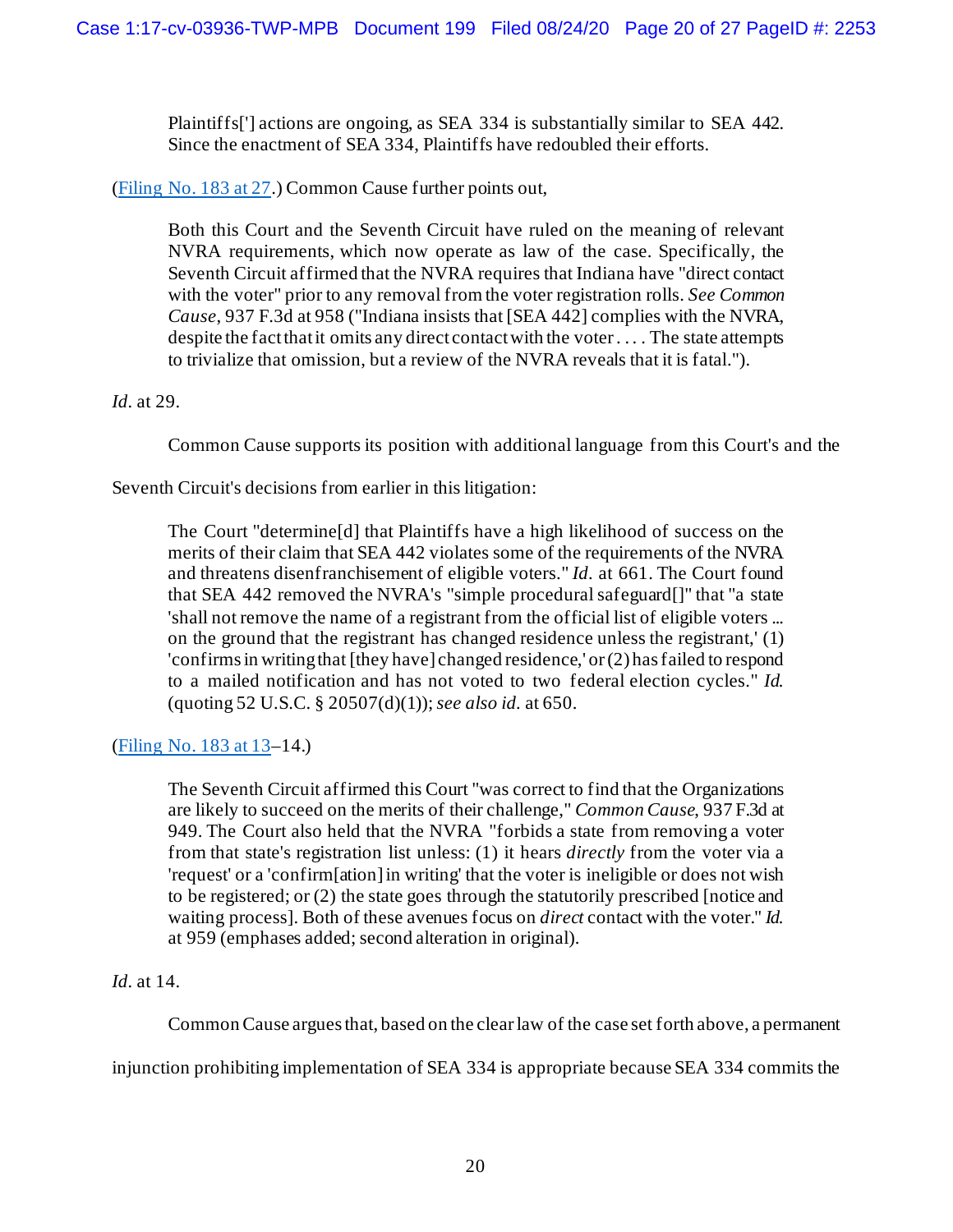same error as SEA 442, which has been determined to be fatal to the Indiana statute. It allows for cancellation of a voter's registration without any direct contact with the registered voter. Like SEA 442, SEA 334 ignores the NVRA's requirement of either a request from the registrant or confirmation in writing that the registrant has changed residence. And it allows cancellation without utilizing the notice-and-waiting procedures.

In response to the Motion for Summary Judgment, the Defendants advance similar arguments they made in support of their Motion to Dismiss. They argue that Common Cause's case is really about participation in Crosscheck and SEA 442's elimination of a mailer confirmation procedure. However, they assert, SEA 334 has withdrawn Indiana from participation in Crosscheck, and it requires county officials to determine whether the voter cancelled previous registrations or to send a confirmation to the individual's address before cancelling the registration, pointing to SEA 334 §§ 5.1, 5.5. The Defendants argue that the amendments to SEA 442 found in SEA 334 put Indiana's election laws into compliance with the NVRA's requirements, and, thus, summary judgment is not appropriate.

The Defendants argue,

SEA 334 explicitly provides in Section 8(f)(1) that if a county receives information directly from another state, and not from the Indiana Election Division, "the outof-state voter registration official must provide a copy of the voter's signed voter registration application which indicates the individual authorizes cancellation of the individual's previous registration."

(Filing No. 197  $at 11$ .) They further argue,

Under the doctrine of statutory construction, considering Section  $8(f)(1)$  and  $8(f)(2)$ together, Section  $8(f)(1)$  implies that under Section  $8(f)(2)$ , if the Indiana Election Division notifies a county official that the voter cancelled registration, the Indiana Election Division also received a copy of the voter's signed voter registration application authorizing cancellation.

*Id.* at 12.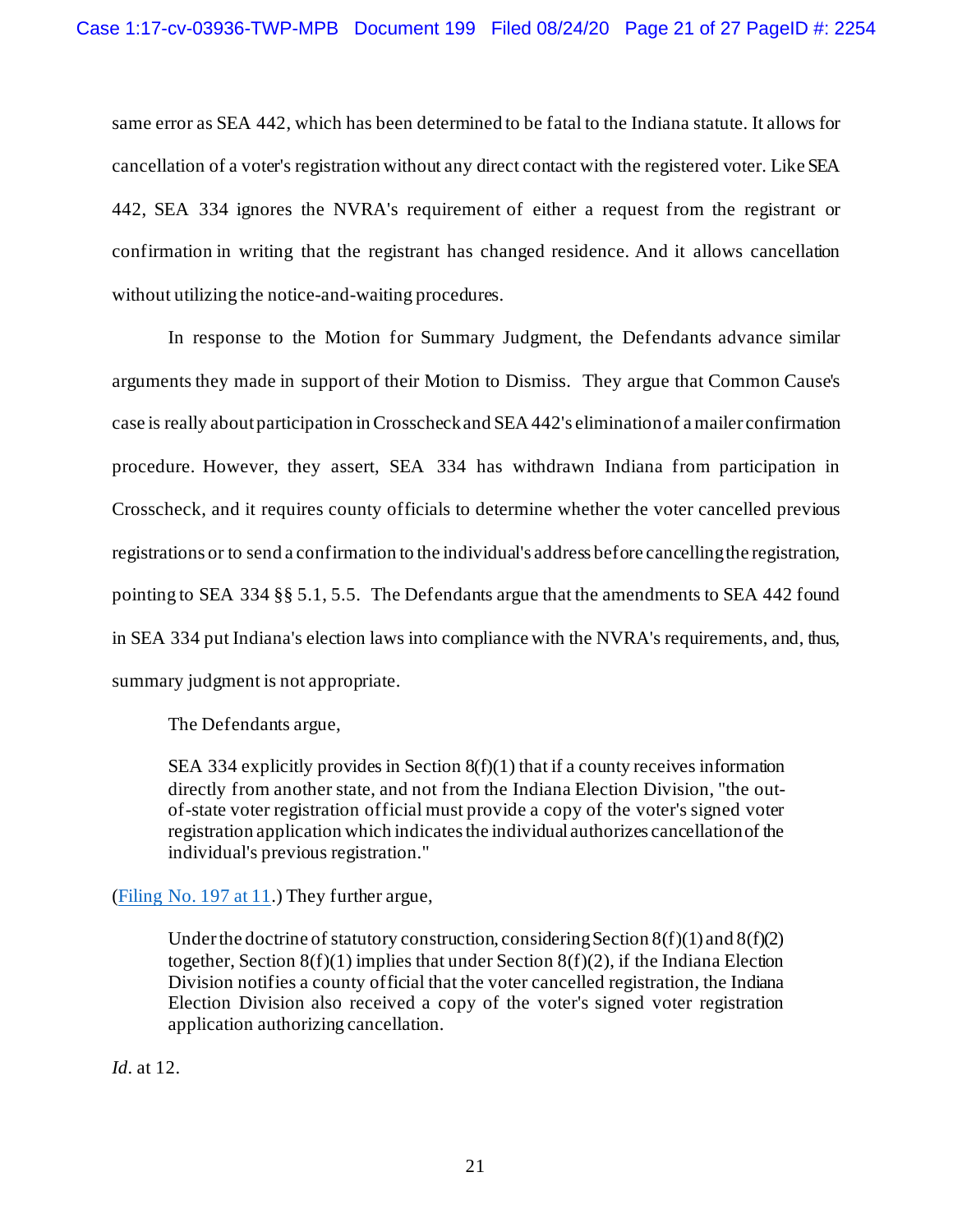The Defendants again argue that Common Cause may not present a new claim or argument in its summary judgment motion nor can it amend the pleadings via a summary judgment motion. The Defendants assert that SEA 334 has not yet been implemented in regard to IDEA, and they are not the individuals who implement or enforce SEA 334 as the county election officials actually perform the voter registration list maintenance.

As discussed in the section above addressing the Motion to Dismiss, the Court concludes that SEA 334 continues the violation of the NVRA that the Court determined existed under SEA 442. Section 5.5(f)(2) allows cancellation of voter registrations without direct contact from the voter and without the NVRA's notice-and-waiting protection. As the Seventh Circuit succinctly explained, the NVRA "does not set an accuracy threshold; it relies instead on follow-up with the individual voter." *Common Cause Ind. v. Lawson*, 937 F.3d 944, 959 (7th Cir. 2019). That "follow-up with the individual voter" is still lacking under Section 5.5(f)(2) of SEA 334.

The Defendants argue that the Court should read Section  $5.5(f)(2)$  in conjunction with Section  $5.5(f)(1)$  to find that Section  $5.5(f)(1)$  implies that under Section  $5.5(f)(2)$ , if the Indiana Election Division notifies a county official that the voter cancelled registration, the Indiana Election Division also received a copy of the voter's signed voter registration application authorizing cancellation. However, implying this conclusion is contrary to the explicit language of Section 5.5(f)(2), which states, "[a] copy of the actual voter signature is not required to be provided to the county for the voter's status to be canceled if the written notice is forwarded by the election division," and no other sections of SEA 334 state or even imply that the Indiana Election Division receives a copy of the voter's signed voter registration application authorizing cancellation. There still is no direct contact with the registered voter, and there is no notice-and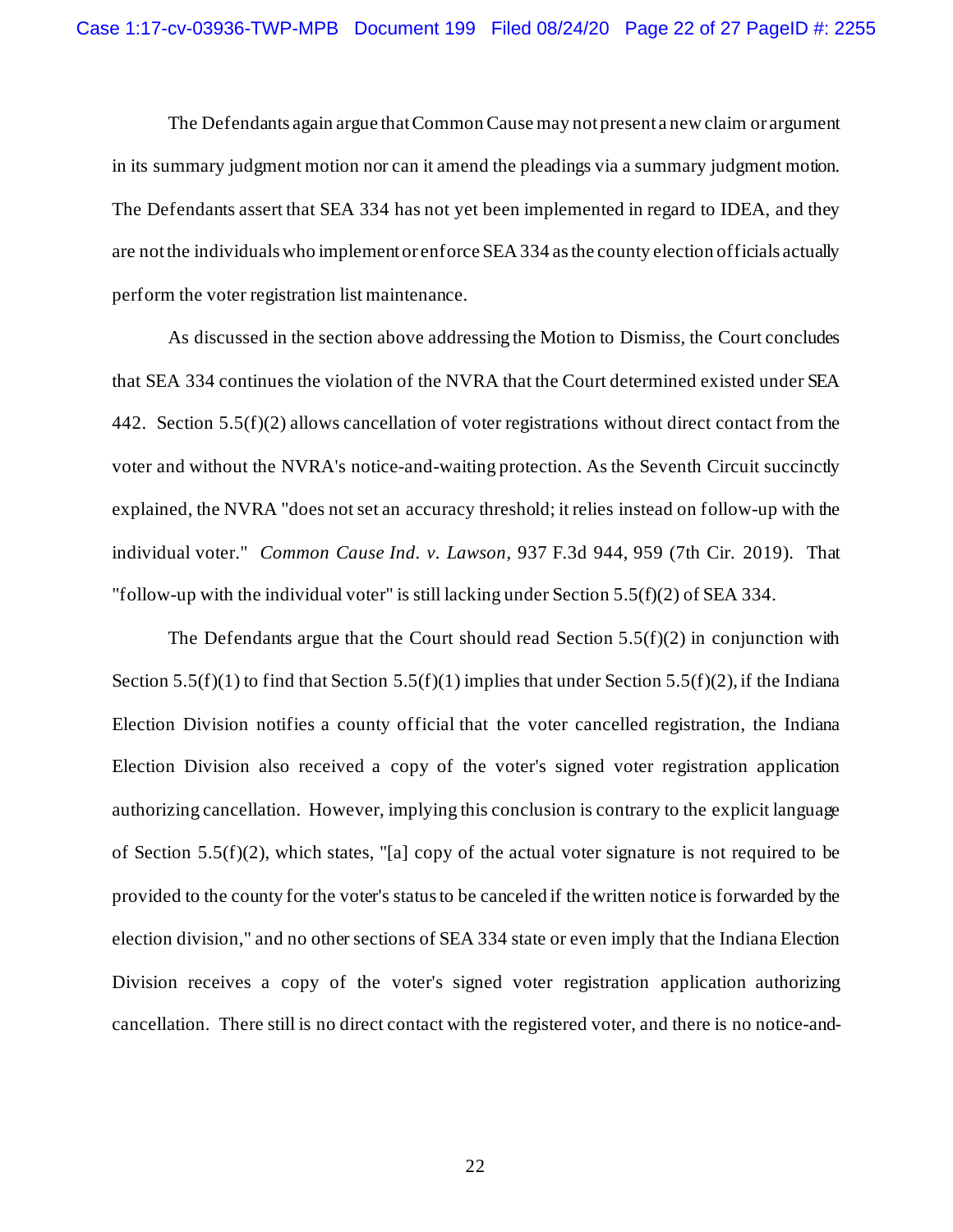waiting procedure implemented under Section 5.5(f)(2). Therefore, the NVRA still is violated by the Indiana statute.

Common Cause is not, contrary to the Defendants' assertion, trying to change its theory of liability or amend its claims by filing for summary judgment on SEA 334. Common Cause's claims and theories still focus on Indiana's election laws violating the requirements of the NVRA for direct contact with the registered voter or utilizing the notice-and-waiting procedure. Common Cause is not required to file a new lawsuit to challenge SEA 334.

Regarding the Defendants' argument that summary judgment is inappropriate because they are not the individuals who implement or enforce SEA 334 as the county election officials actually perform the maintenance of voter registration lists, the Court already has considered and rejected this argument.

The Defendants are the NVRA officials in the state and are responsible for the state's compliance with the NVRA. Furthermore, they establish the guidelines, policies, and procedures for maintaining the state's voter registration rolls. The local county election officials are required to follow the Defendants' directives. Therefore, the injury in this case is fairly traceable to the named Defendants.

[\(Filing No. 103 at 20.](https://ecf.insd.uscourts.gov/doc1/07316623248?page=20)) The Defendants' reliance on *Ex parte Young* concerning sovereign immunity and summary judgment also is unavailing. The named Defendants are directly responsible for implementing SEA 334, and the prospective relief sought by Common Cause is permissible. *See McDonough Assocs., Inc. v. Grunloh*, 722 F.3d 1043, 1051 (7th Cir. 2013) ("In determining whether the doctrine of *Ex parte Young* avoids an Eleventh Amendment bar to suit, a court need only conduct a 'straightforward inquiry into whether [the] complaint alleges an ongoing violation of federal law and seeks relief properly characterized as prospective.'").

Based on this Court's prior analyses and conclusions when issuing the preliminary injunction and the Seventh Circuit's guidance and decision when affirming the issuance of the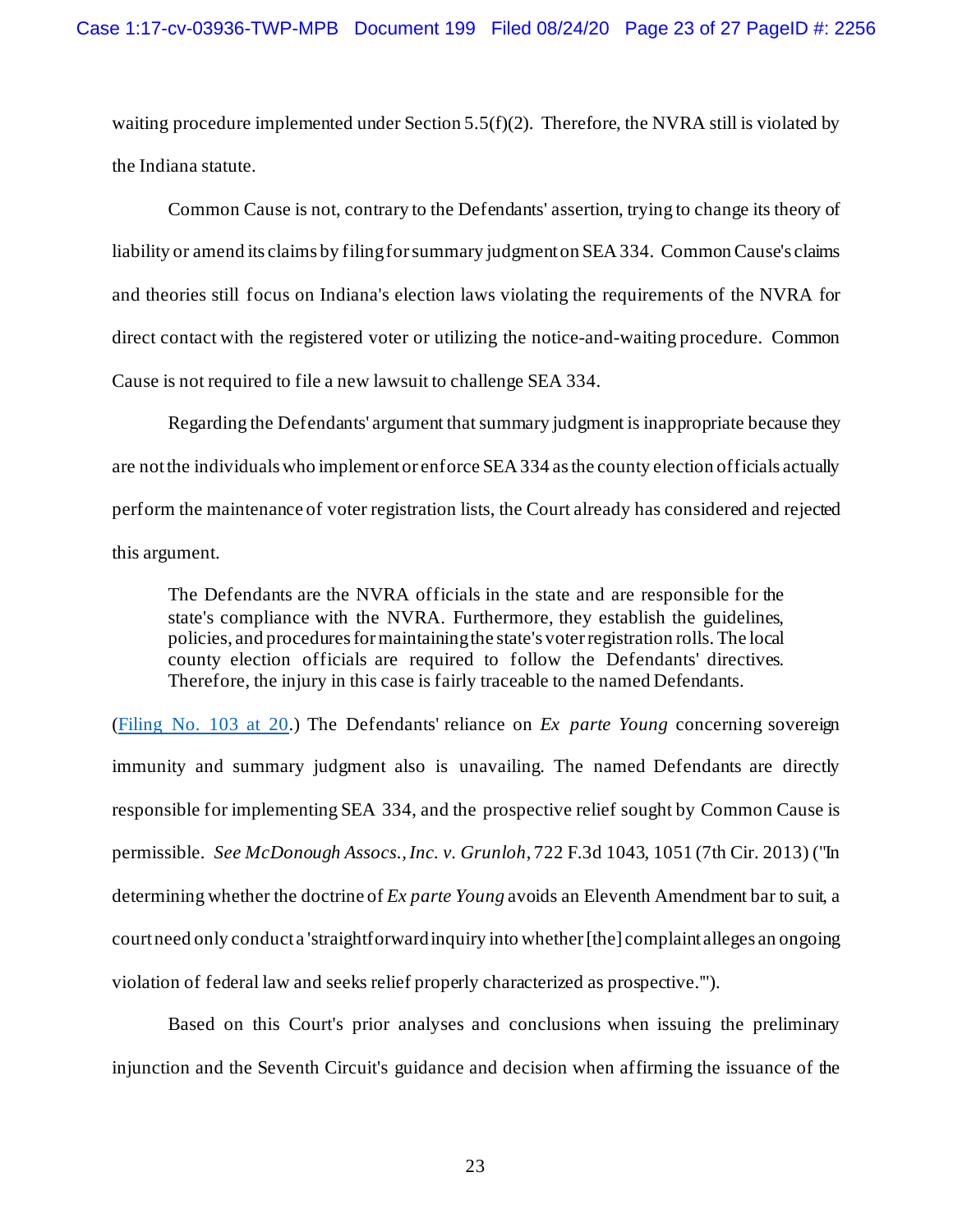preliminary injunction, and based on the designated evidence before the Court, the Court concludes that SEA 334 violates the NVRA by allowing cancellation of a voter's registration without direct contact with the registered voter and without utilizing the notice-and-waiting procedures. Therefore, the Court determines that summary judgment in favor of Common Cause is appropriate.

The facts and evidence supporting the issuance of injunctive relief have not changed since

the issuance of the preliminary injunction. Therefore, the Court adopts in full its analyses and

conclusions found in the preliminary injunction Order (*see* [Filing No. 103 at 12–](https://ecf.insd.uscourts.gov/doc1/07316623248?page=12)27).

As has been held by numerous other courts, the Court determines that a violation of the right to vote is presumptively an irreparable harm. *See McCutcheon*, 134 S. Ct. at 1440–41; *Reynolds*, 377 U.S. at 555; *Elrod*, 427 U.S. at 373–74, n.29; *Ezell*, 651 F.3d at 699; *Newby*, 838 F.3d at 12–13. Because an individual cannot vote after an election has passed, it is clear that the wrongful disenfranchisement of a registered voter would cause irreparable harm without an adequate remedy at law.

[\(Filing No. 103 at 24.](https://ecf.insd.uscourts.gov/doc1/07316623248?page=24)) Remedies available at law cannot adequately compensate for the wrongful

disenfranchisement of voters.

The Court determines that the balance of equities weighs heavily in favor of granting an injunction for Common Cause. An injunction prohibiting the implementation of SEA [334] will not impose any new or additional harm or burdens on the Defendants concerning their efforts to maintain accurate voter registration rolls and to ensure fair elections. The Defendants still have numerous ways that comply with the NVRA to clean up the state's voter registration rolls. On the other hand, not issuing an injunction and allowing SEA [334] to be implemented risks the imposition of significant harm on Common Cause and its members through the disenfranchisement of rightfully registered voters.

*Id.* at 25.

The public interest would not be disserved by a permanent injunction in this case.

"[A]llowing eligible voters to exercise their right to vote without being disenfranchised without

notice" is a significant public interest. *Id.* at 26. Furthermore,

If a voter is disenfranchised and purged erroneously, that voter has no recourse after Election Day. While the Defendants have a strong public interest in protecting the integrity of voter registration rolls and the electoral process, they have other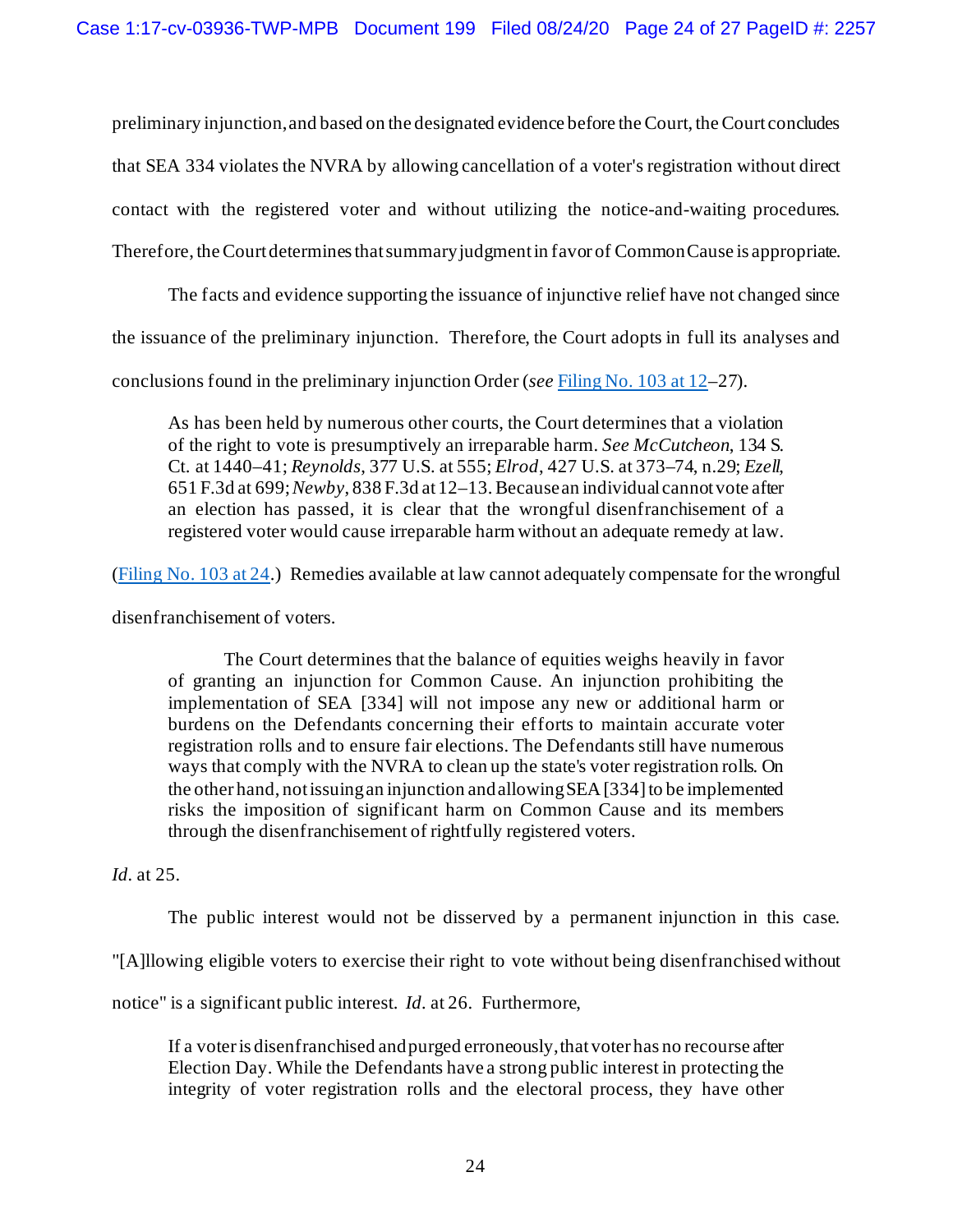procedures in place that can protect that public interest that do not violate the NVRA.

*Id.* at 26–27.

## **IV. CONCLUSION**

For the foregoing reasons, the Court **DENIES** the Defendants' Motion to Dismiss [\(Filing](https://ecf.insd.uscourts.gov/doc1/07318034840)  [No. 180\)](https://ecf.insd.uscourts.gov/doc1/07318034840) and **GRANTS** Common Cause's Motion for Summary Judgment [\(Filing No. 182\)](https://ecf.insd.uscourts.gov/doc1/07318034886). The Court **ISSUES A PERMANENT INJUNCTION** prohibiting the Defendants from implementing SEA 334 §§ 5.5(d)–(f) and prohibiting the Defendants from otherwise removing any Indiana registrant from the list of eligible voters because of a change in residence absent: (1) a request or confirmation in writing directly from the voter that the voter is ineligible or does not wish to be registered; or (2) the NVRA-prescribed process of (a) notifying the voter, (b) giving the voter an opportunity to respond, and (c) then waiting two inactive federal election cycles. A similar ruling was issued in the related case *Indiana State Conference of the National Association for the Advancement of Colored People, et. al. v. Lawson et al.*, 1:17-cv-2897-TWP-MPB. The trial and final pretrial conference are hereby **VACATED**. Final judgment will issue under separate order.

### **SO ORDERED.**

Date: 8/24/2020

aug Walton hatt

TANYA WALTON PRATT, JUDGE **United States District Court** Southern District of Indiana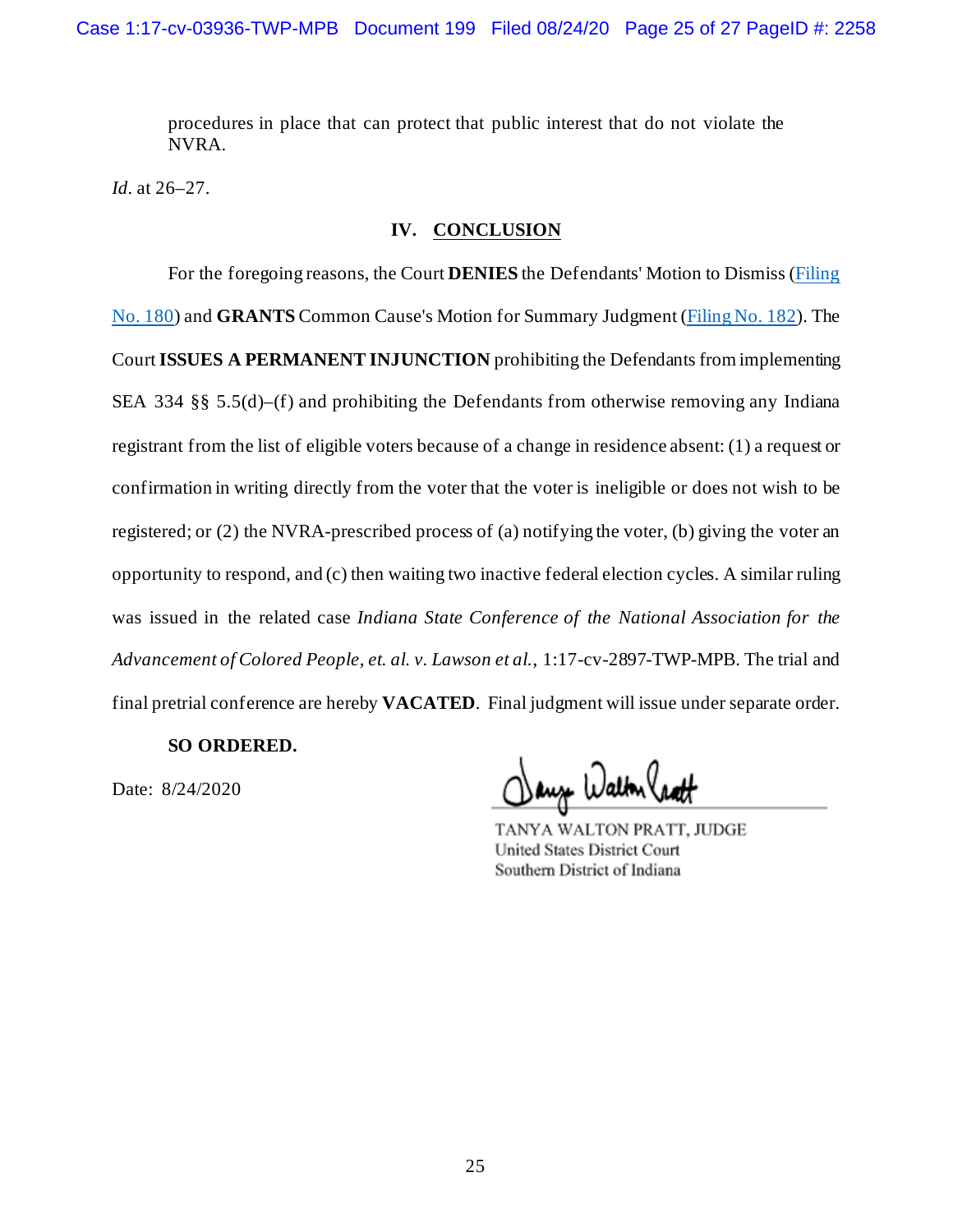### DISTRIBUTION:

Courtney Lyn Abshire INDIANA ATTORNEY GENERAL courtney.abshire@atg.in.gov

Chiraag Bains DEMOS cbains@demos.org

Adriel I. Cepeda Derieux AMERICAN CIVIL LIBERTIES UNION FOUNDATION, INC. acepedaderieux@aclu.org

Jefferson S. Garn INDIANA ATTORNEY GENERAL Jefferson.Garn@atg.in.gov

William R. Groth MACEY SWANSON LLP wgroth@fdgtlaborlaw.com

Dale E. Ho AMERICAN CIVIL LIBERTIES UNION FOUNDATION, INC. dale.ho@aclu.org

Matthew Jedreski DAVIS WRIGHT TREMAINE LLP mjedreski@dwt.com

Kate Kennedy DAVIS WRIGHT TREMAINE LLP katekennedy@dwt.com

Sophia Lin Lakin AMERICAN CIVIL LIBERTIES UNION FOUNDATION, INC. slakin@aclu.org

Rebecca L. McClain INDIANA ATTORNEY GENERAL rebecca.mcclain@atg.in.gov

Stuart C. Naifeh DEMOS snaifeh@demos.org

Parvinder Kaur Nijjar INDIANA ATTORNEY GENERAL parvinder.nijjar@atg.in.gov

Stevie Pactor ACLU OF INDIANA spactor@aclu-in.org

Kaylan L Phillips PUBLIC INTEREST LEGAL FOUNDATION kphillips@publicinterestlegal.org

Aleksandrina Penkova Pratt INDIANA ATTORNEY GENERAL aleksandrina.pratt@atg.in.gov

Gavin Minor Rose ACLU OF INDIANA grose@aclu-in.org

Christiane A. Roussell DAVIS WRIGHT TREMAINE LLP christianeroussell@dwt.com

Kathryn Sadasivan DEMOS ksadasivan@demos.org

Kelly Suzanne Thompson INDIANA ATTORNEY GENERAL kelly.thompson@atg.in.gov

Grace Katherine Thompson DAVIS WRIGHT TREMAINE LLP gracethompson@dwt.com